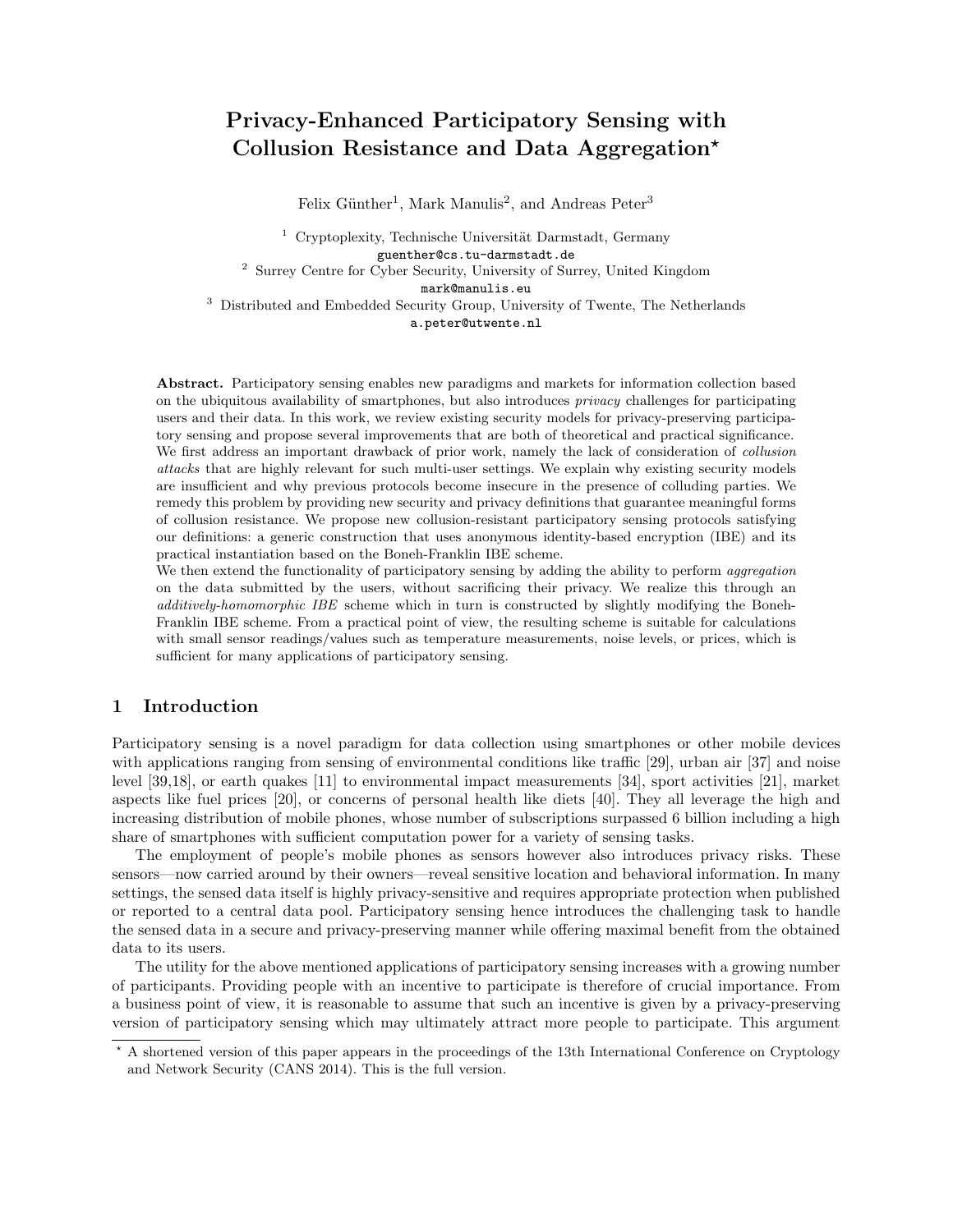becomes even more striking when the sensors are supposed to read very sensitive data such as data related to the personal health of participants. For instance, in the European Union (cf. European Data Protection Directive [\[23\]](#page-18-5)), the data collector must prove sound security and stewardship of such sensitive data, which can be done through the use of provably secure cryptographic techniques.

The PEPSI Model. The only provably secure cryptographic treatment of participatory sensing so far is due to De Cristofaro and Soriente [\[15,](#page-18-6)[17,](#page-18-7)[16\]](#page-18-8), who came up with a clear and concise infrastructural model and formally specified desirable privacy goals. Their model, called PEPSI, involves mobile nodes that sense and report data such as temperature, noise level, etc., forming the user basis for participatory sensing, queriers that represent entities (individuals or organizations) that consume sensed data such as "noise level on Time Square, New York", and an intermediate service provider that stores data reports received from mobile nodes and forwards the data to subscribed queriers. The service provider is an indispensable part of the infrastructure, needed to provide adequate efficiency and enable asynchronous communication between (resource-constrained) mobile nodes and queriers. However, its intermediary position, receiving both sensing data reports as well as interest subscriptions of queriers, induces additional privacy challenges, treated in PEPSI's corresponding privacy requirements.

Our Contribution. We show that although PEPSI contains formal definitions of privacy for participatory sensing, it leaves aside a very important security aspect, namely *collusion attacks* across different parties. In an application environment with many interacting mobile nodes and queriers, the possibility that some of them collude (potentially also with the service provider) in order to gain insight into the interests of others constitutes a realistic threat with devastating consequences on privacy. For instance, consider a scenario where a mobile node and a querier, who should be restricted to upload data (or obtain data, in the case of the querier) for registered interests only, follow the protocol honestly, but collude by exchanging their obtained keys. In PEPSI, these colluding parties (even if registered only for a single, identical interest), are able to obtain and decrypt sensor readings for any interest of their choice due to the lack of collusion resistance, thus completely breaching the privacy of all other mobile nodes in the system. Note that this form of collusion is already given when a user is registered as both a mobile node and a querier. This simple example illustrates the high importance of collusion resistance in participatory sensing for the protection of all participants' privacy.

We therefore revisit the PEPSI model and protocols from the perspective of collusion resistance and give more precise definitions for its three main privacy goals, namely node privacy that protects the content and nature of data reports, *query privacy* that hides the information for which queriers subscribe, and report unlinkability that guarantees untraceability of the reports submitted by mobile nodes. In order to distinguish both models, we refer to our model for a privacy-enhanced participatory sensing infrastructure with collusion resistance as PEPSICo. Subsequent to defining our extended security model, we give a generic and provably secure PEPSICo construction using identity-based encryption (IBE) and a concrete instantiation based on the Boneh-Franklin IBE scheme [\[3\]](#page-17-0). Our construction offers collusion resistance and enjoys particularly low computation, communication, and storage overhead.

Beyond this, in our model we additionally enable support for *data aggregation* at the service provider that, besides functional benefits for participatory sensing, helps to further reduce the communication overhead and to increase the privacy of individual reports. By sending only one aggregated report (with the size of a single one) instead of several single reports, aggregation reduces the amount of transferred data. Moreover, aggregated values hide the contained accumulated individual values, thus increasing the privacy of individual users.

For the purpose of data aggregation, we construct and analyze an *additively homomorphic* IBE scheme as a variant of the Boneh-Franklin IBE scheme and prove its security under the Decisional Bilinear Diffie-Hellman assumption in the random oracle model. This IBE scheme can be directly used within our generic collusion-resistant participatory sensing protocols to achieve data aggregation. We note that our additively homomorphic IBE scheme is only suitable for calculations with small sensor readings, which however is sufficient for most of the above mentioned applications of participatory sensing. For all our constructions, we analyze the performance and offer comparisons to prior work.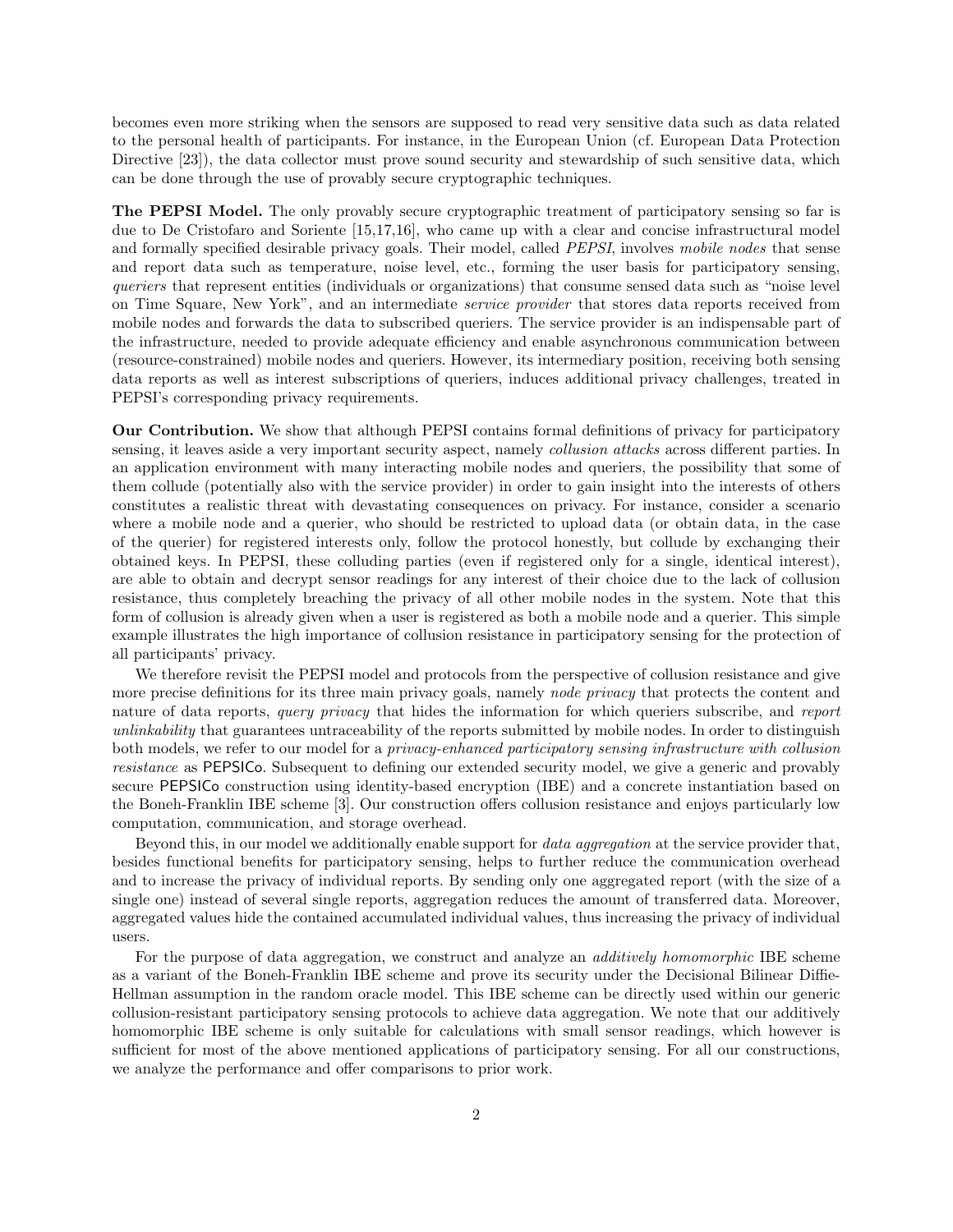## 2 Related Work

Privacy challenges in participatory sensing were pointed out by many different researchers in the past, emphasizing their importance [\[43,](#page-19-4)[30\]](#page-18-9) or even suggesting the design of privacy-preserving data aggregation schemes [\[10\]](#page-18-10), however without providing concrete solutions. One of the first privacy-aware architectures is AnonySense [\[12\]](#page-18-11), aiming at k-anonymity  $[44]$  and using mix networks [\[8\]](#page-18-12), however without providing confidentiality of reports or queries against the service provider. Later, an extension by Huang et al. [\[28\]](#page-18-13) targets  $\ell$ -diversity [\[33\]](#page-19-6) but still relies on multiple non-colluding parties. Dimitriou et al. [\[19\]](#page-18-14), with PEPPeR, aimed at the protection of querier privacy using blind signatures [\[9\]](#page-18-15), however focused on querier privacy only and required direct communication between those and mobile nodes.

So far, the only framework that aims at cryptographically provable privacy is PEPSI by De Cristofaro and Soriente [\[15,](#page-18-6)[17](#page-18-7)[,16\]](#page-18-8). It is based on a simple but versatile architecture that involves a trusted setup for the key generation phase and an untrusted service provider for all later phases (see Section [3](#page-2-0) for more details). In contrast to our work, PEPSI does not allow for data aggregation and, more importantly, does not protect against collusion attacks which has destructive implications on privacy as we show in Section [3.1.](#page-3-0)

In the context of secure data aggregation, a lot of work has been done in wireless sensor networks (see, e.g., [\[36\]](#page-19-7)), though often focused on external adversaries. Castelluccia et al. [\[7\]](#page-18-16), e.g., employ symmetric homomorphic encryption for data aggregation on the path to the service provider, receiving results in the clear. PoolView by Ganti et al. [\[25\]](#page-18-17) is an aggregation approach based on perturbation, however designed for closed communities with a known user set and data distribution. Shi et al. [\[42\]](#page-19-8) proposed with PriSense another aggregation approach for participatory sensing where fragmented data is reported via different paths using so-called cover nodes. For mobile nodes forming a communication ring a private aggregation scheme was introduced by Li et al. [\[31\]](#page-18-18).

A different approach to match data reports with queries would be to incorporate encryption with keyword search, introduced in the public key setting by Boneh et al. [\[2\]](#page-17-1) and later for the identity-based setting by Boyen et al. [\[6\]](#page-18-19). Keyword search however inherently allows an owner of a detection trapdoor for a keyword to identify this keyword in a given set, rendering anonymity against the service provider impossible in our setting.

# <span id="page-2-0"></span>3 The PEPSI Model

In this section we briefly recall the PEPSI model as introduced by De Cristofaro and Soriente [\[15,](#page-18-6)[17,](#page-18-7)[16\]](#page-18-8). Their infrastructure considers the following parties: mobile nodes (MNs) are the devices that sense and report data, queriers are end-users interested in receiving sensor reports, the network operator (NO) is the provider of cellular network access for MNs, the service provider (SP) is the intermediary party between MNs and queriers that relays matching reports to subscribed queriers, and the *registration authority* (RA) is the trusted party performing system setup and node registration. The following PEPSI construction was proposed in [\[15](#page-18-6)[,17\]](#page-18-7) using an encryption approach derived from the Boneh-Franklin IBE scheme [\[3\]](#page-17-0). It uses groups  $\mathbb{G}, \mathbb{G}_T$  of prime order q with a generator  $g \in \mathbb{G}$  and an efficient bilinear map  $e : \mathbb{G} \times \mathbb{G} \mapsto \mathbb{G}_T$  such that  $e(g^a, g^b) = e(g, g)^{ab}$  for all  $a, b \in \mathbb{Z}_q$  and  $e(g, h) \neq 1_{\mathbb{G}_T}$  whenever  $g, h \neq 1_G$ .

- **Setup:** The RA generates the bilinear group parameters  $(\mathbb{G} = \langle g \rangle, q, e : \mathbb{G} \times \mathbb{G} \to \mathbb{G}_T)$ , picks  $s \in_R \mathbb{Z}_q^*$  as the master secret key msk and makes  $Q := g^s$  public. Further, RA chooses a "nonce"  $z \in_R \mathbb{Z}_q^*$ , sets  $\mathring{R} := g^z$ , and fixes three cryptographic hash functions  $H_1: \{0,1\}^* \to \mathbb{G}, H_2, H_3: \mathbb{G}_T \to \{0,1\}^n$ .
- **MN Registration:** A MN registers for the sensing of certain data at the RA and obtains the pair  $(z, id)$ where  $z$  is the "nonce" from Setup and  $id$  the identifier for the readings MN provides.
- Query Registration: A querier registers at the RA for some query identifier  $id^*$  (e.g., "temperature in Berlin, Germany") and obtains the pair  $(sk_{id^*}, R)$  for  $sk_{id^*} := H_1(id^*)^s$ . It then subscribes at the SP to receive reports for  $id^*$  by sending  $T^* := H_2(e(R, sk_{id^*}))$ .
- **Data Report:** In order to submit a data reading m, a MN sends the pair  $(T, c) := (H_2(e(Q, H_1(id)^z)),$ Enc<sub>k</sub>(m)) to the SP (via NO's infrastructure), with  $k := H_3(e(Q, H_1(id)^z))$  being the key for some symmetric encryption operation Enc, e.g., AES. T is called a tag.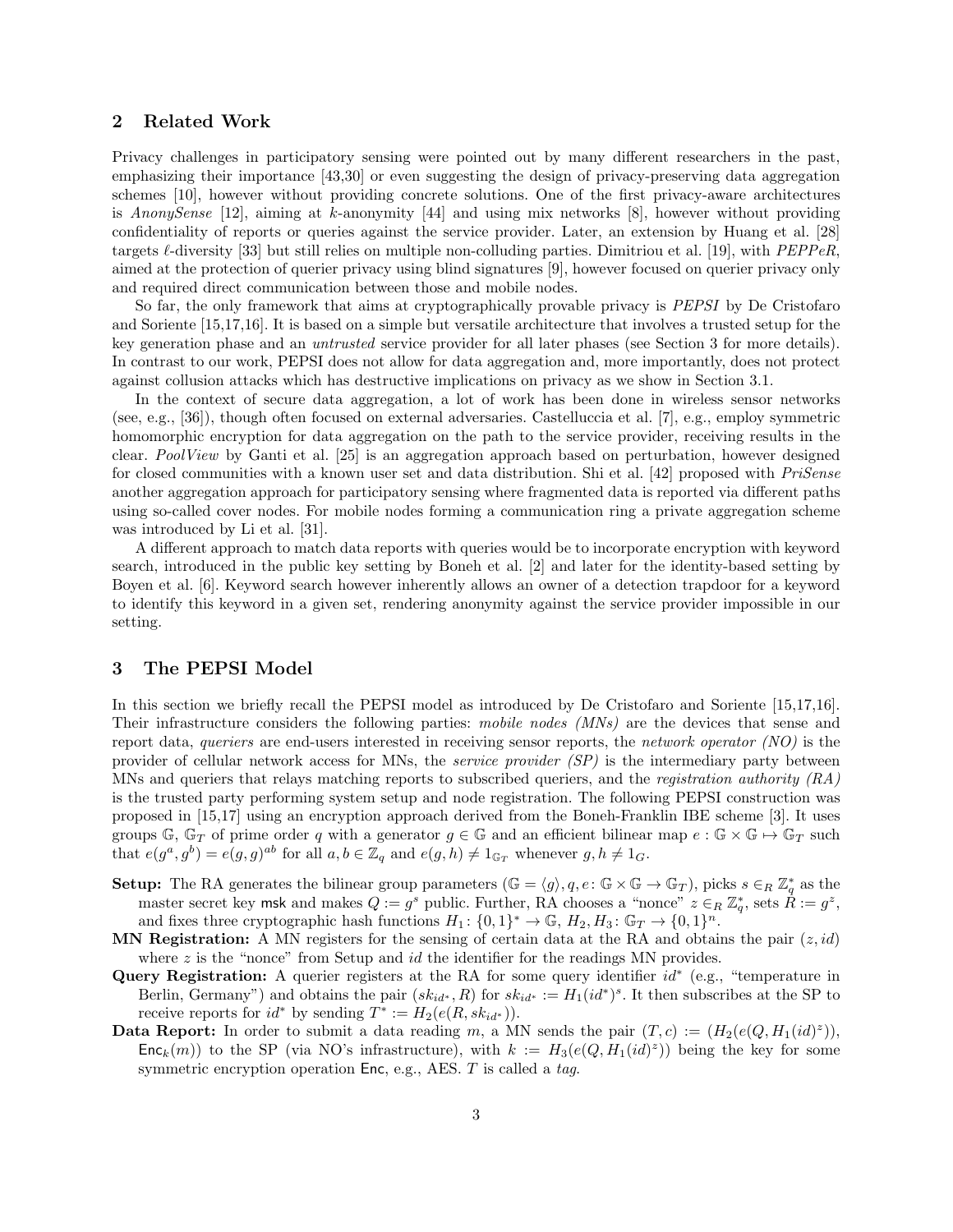

Fig. 1. PEPSI scheme as proposed by De Cristofaro and Soriente [\[15,](#page-18-6)[17,](#page-18-7)[16\]](#page-18-8).

- Query Execution: The SP matches received reports with query subscriptions by comparing the tag T of a report with the stored subscriptions  $T^*$  and forwards matching reports  $(T, c)$  to the according queriers. The receiving querier computes  $k^* := H_3(e(R, sk_{id^*}))$  and  $m := \text{Dec}_{k^*}(c)$ .
- **Nonce Renewal:** The RA periodically distributes a fresh z to the MNs and  $R = g^z$  to the queriers in order to ban misbehaving MNs.

The PEPSI model identifies three privacy goals, stated here informally: node privacy requires that NO, SP, unauthorized queriers, and other MNs learn nothing about the data or nature (e.g., query id) of a report submitted by a MN; *query privacy* demands that NO, SP, MNs, and other queriers learn nothing about the query identifier a querier subscribes to; report unlinkability is achieved if no party can link multiple data reports as originating from the same MN.

#### <span id="page-3-0"></span>3.1 Limitations of PEPSI

With PEPSI [\[15,](#page-18-6)[17,](#page-18-7)[16\]](#page-18-8), De Cristofaro and Soriente proposed the first cryptographic framework for a formal analysis of security and privacy in participatory sensing. As mentioned earlier, their model however does not achieve the required collusion resistance necessary for a secure and privacy-protected participatory sensing infrastructure and cannot deal with data aggregation at the SP.

While PEPSI excludes some forms of collusions by trust assumptions (e.g., between the SP and queriers), two types of collusions remain unmentioned<sup>1</sup> which lead to serious privacy loopholes in their construction (full details can be found in Section [4.4\)](#page-8-0):

- Collusion of SP and MN. All MNs possess the (same) "nonce"  $z$  allowing to compute key k and tag T for any identity. The colluding SP and MN can thus together decrypt all reports and determine the identity behind all query subscriptions the SP receives (breaking node privacy and query privacy).
- Collusion of MN and Querier. The colluding MN and querier can use the "nonce"  $z$  to subscribe for any identity (computing the resp. tag) and decrypt all received reports (computing the resp. key), thus breaking *node privacy*.<sup>2</sup>

Concerning data aggregation, De Cristofaro and Soriente acknowledge [\[16\]](#page-18-8) that performing aggregation at the SP would be an expedient capability in the setting of participatory sensing; their constructions however only allow for single encrypted measurements.

<sup>&</sup>lt;sup>1</sup> The original PEPSI paper [\[15,](#page-18-6) Section 4.2] only requires the SP not to collude with the RA or queriers, missing the collusion attacks mentioned here. In the later journal version [\[16,](#page-18-8) Section III.D], De Cristofaro and Soriente assume an honest-but-curious, non-colluding behavior of all participating parties, i.e., completely exclude the treatment of collusions in their model.

<sup>&</sup>lt;sup>2</sup> We stress that if no (additional) identity management is implemented to authenticate queriers as such when interacting with the SP, this attack actually constitutes a total privacy breach as every mobile node can subscribe for any query identifier without registering as a querier and decrypt all received data reports. The collusion-resistant model we introduce eliminates this attack independent of identity management.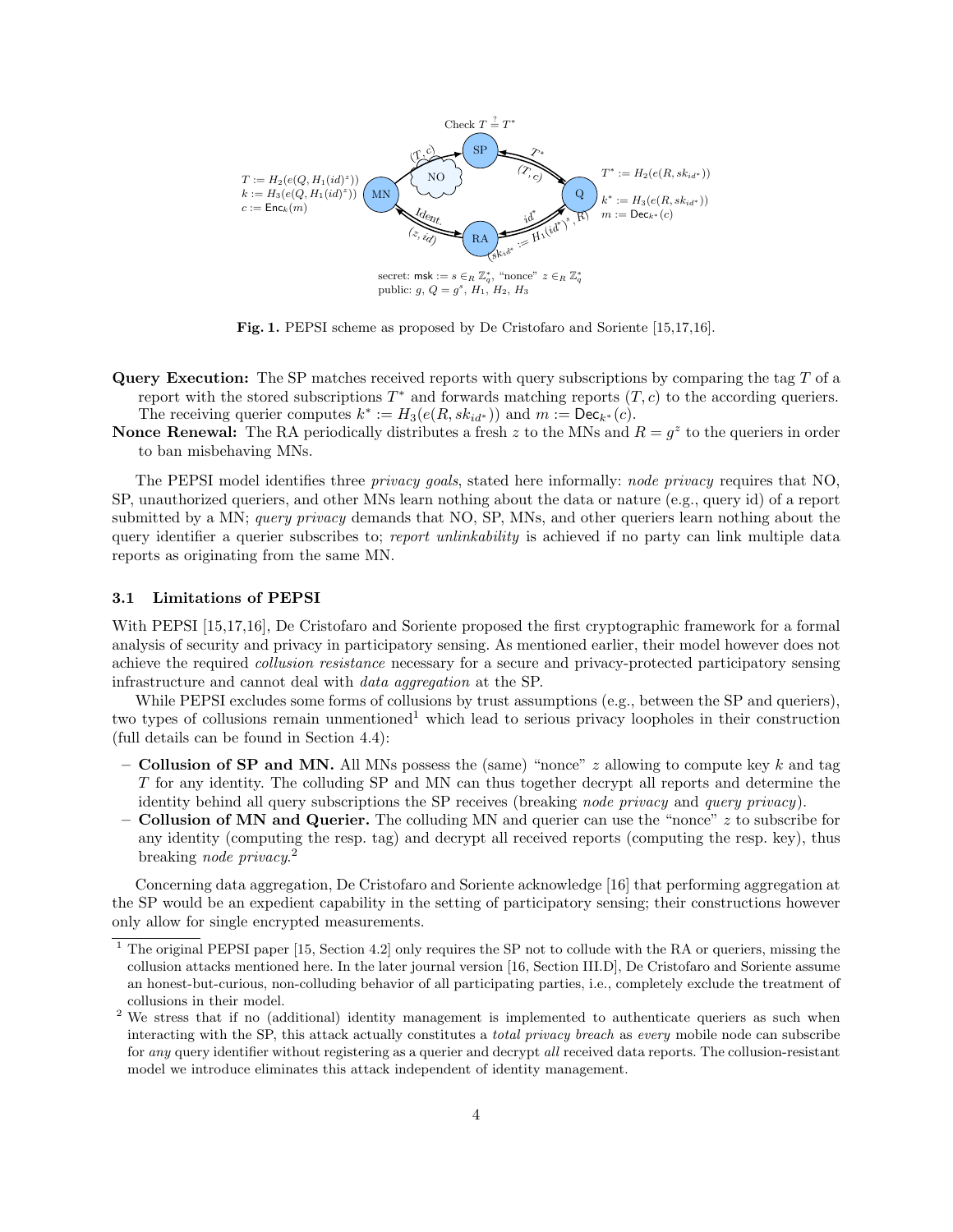

<span id="page-4-0"></span>Fig. 2. The PEPSICo infrastructure. Mobile nodes (MNs) and queriers (Qs) register to the registration authority (RA). MNs report data to the service provider (SP), queriers subscribe for reports at the SP. The SP may aggregate multiple reports and sends reports matching with subscriptions to the according querier, which decodes them.

We argue that collusions, especially one person registering both as mobile node and querier but also though to a lesser extent—between MNs and the SP, are a realistic threat in participatory sensing scenarios with devastating consequences on privacy within PEPSI. Therefore, meaningful forms of collusion resistance must also be reflected in the corresponding privacy definitions. Moreover, it would be desirable—both performance- and privacy-wise—to directly allow for aggregation of data reports in the underlying model. This motivates the following revision of the original PEPSI model.

# 4 PEPSICo: Revised Model for Participatory Sensing

In this section, we propose a revised model for a *privacy-enhanced participatory sensing infrastructure* which captures collusion resistance and foresees optional data aggregation, denoted as PEPSICo.

#### 4.1 The PEPSICo Model

The PEPSICo system model (cf. Figure [2\)](#page-4-0) involves mobiles nodes (MNs), queriers, a service provider (SP), and a registration authority (RA) with identical roles as in the PEPSI model.

- Mobile Nodes (MNs): Mobile nodes are devices carried by people or mobile entities that sense data and report it via, e.g., cellular networks to the service provider.
- Queriers: Queriers are end-users that are interested in receiving sensor reports and register at the service provider for this purpose.
- Service Provider (SP): The service provider is the connection party between mobile nodes and queriers that relays matching data reports to accordingly subscribed queriers.
- Registration Authority (RA): The registration authority performs the system setup and handles the registration of participating parties.

We however drop the network operator, as its attack capabilities in our model are strictly weaker than those of the service provider. Thus, considering the latter only is sufficient.

**Definition 1** (PEPSICo Instantiation). An instantiation of the privacy-enhanced participatory sensing infrastructure with collusion resistance (PEPSICo *instantiation*) PI consists of the seven algorithms Setup, RegisterMN, RegisterQ, ReportData, SubscribeQuery, ExecuteQuery, and DecodeData and, potentially, the optional AggregateData algorithm defined as follows.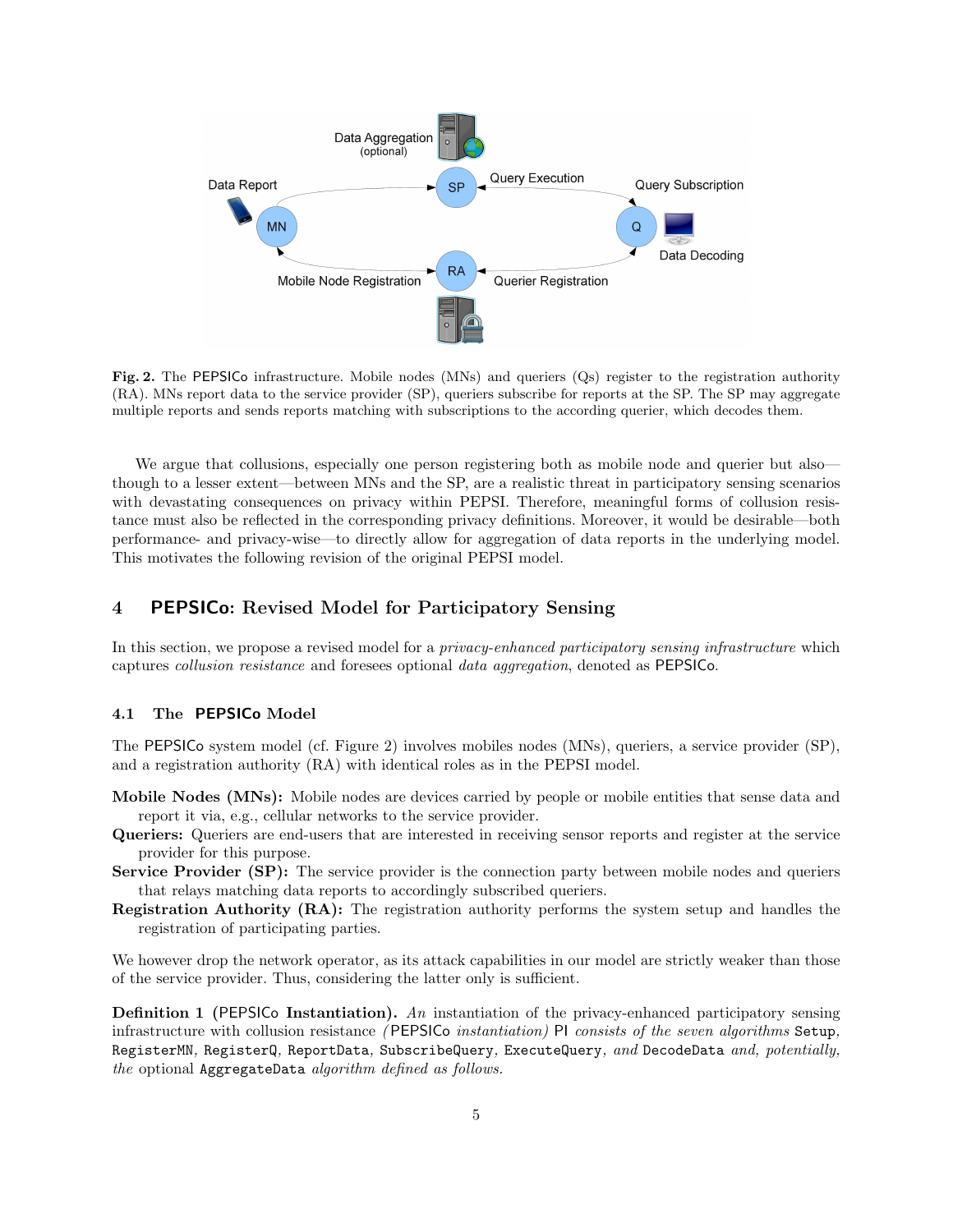- Setup( $1^n$ ): The setup is executed by the RA to initialize PI. On input the security parameter  $n \in \mathbb{N}$ , this probabilistic algorithm outputs the RA's secret key RAsk and a master public key RApk. RApk contains a description of the query identity space I and the message space M.
- RegisterMN(RApk, RAsk,  $qid$ ): The MN registration is executed by the RA to register a new MN for a given query identity qid. On input RApk, RAsk, and a query identity qid  $\in \mathcal{I}$ , this probabilistic algorithm outputs a mobile node registration value reg $MN_{qid}$  for qid, which the RA sends to the MN.
- RegisterQ(RApk, RAsk,  $qid$ ): The querier registration is executed by the RA to register a new querier for a given query identity  $qid \in \mathcal{I}$ . On input RApk, RAsk, and qid, this probabilistic algorithm outputs a querier registration value  $\text{regQ}_{qid}$  for qid, which the RA sends to the querier.
- ReportData(RApk, regMN<sub>aid</sub>, qid, m): The data report algorithm is executed by the MN to report a message  $m \in \mathcal{M}$  under some query identity  $qid \in \mathcal{I}$ . On input RApk, a MN registration value reg $MN_{qid}$ , qid, and m, this probabilistic algorithm outputs a data report c, which the MN sends to the SP.
- SubscribeQuery(RApk,regQ<sub>qid</sub>, qid): The query subscription is executed by the querier to subscribe for a given query identity qid  $\in \mathcal{I}$ . On input RApk, a querier registration value reg $\mathsf{Q}_{oid}$ , and qid, this probabilistic algorithm outputs a subscription token s, which the querier sends to the SP.
- ExecuteQuery(RApk, c, s): The query execution is executed by the SP. On input the master public key RApk, a data report c, and a subscription token s, this deterministic algorithm outputs either c (indicating that c matches with s) or  $\perp$  (indicating mismatch) to the querier who provided the token s.
- DecodeData(RApk, reg $Q_{qid}$ ,  $qid, c)$ : The data decoding is executed by a querier on a received data report c to obtain the contained message. On input RApk, a querier registration value reg $\mathbb{Q}_{oid}$ , a query identity  $qid \in \mathcal{I}$ , and c, this deterministic algorithm outputs either a message m or  $\perp$ , indicating failure.
- $AggregateData(RApk, c):$  The optional data aggregation is executed by the SP on a vector of data reports  $\mathbf{c} = (c_1, \ldots, c_k)$  and, if all match, outputs a single, aggregated data report. On input RApk and c, this probabilistic algorithm outputs either a single data report c or  $\bot$ , indicating failure.

If PI provides the AggregateData operation, it is called a PEPSICo instantiation with data aggregation. To be sound, a PEPSICo instantiation PI has to satisfy the condition that data reports match with query subscriptions and are decodable using the querier registration value generated for the same query identity, even if they were previously aggregated by the service provider.

#### <span id="page-5-0"></span>4.2 Trust Assumptions and Adversary Model

In our model, we allow collusions between the SP, mobile nodes, and queriers against other mobile nodes or queriers. Particularly, we consider mobile nodes to be arbitrary, unauthenticated users. Since our model aims at the higher-level application of participatory sensing it is assumed that (uncorrupted) parties communicate over confidential yet not necessarily authenticated channels.

In order to define security and privacy of a PEPSICo instantiation PI, we consider a probabilistic polynomialtime (PPT) adversary  $A$  interacting with PI. We allow for corruptions of MNs, queriers, the SP, and (in special cases) the RA. Let  $\mathcal{CI}_{MN}$  resp.  $\mathcal{CI}_Q$  denote the set of identities A learned registration values for by corrupting MNs resp. queriers and  $\mathcal{CI} := \mathcal{CI}_{MN} \cup \mathcal{CI}_Q$ . Corruption of the SP resp. RA is denoted by  $\mathcal{C}_{SP} = 1$  resp.  $\mathcal{C}_{RA} = 1$ ; initially both are 0. A has access to the following oracles:

CorruptMN(qid): On input a query id qid, compute regMN<sub>aid</sub> ← RegisterMN(RApk, RAsk, qid), provide A with regMN<sub>aid</sub>, and add qid to  $\mathcal{CI}_{MN}$ .

CorruptQ(qid): On input a query id qid, compute reg $Q_{qid} \leftarrow$  RegisterQ(RApk, RAsk, qid), provide A with reg $\mathsf{Q}_{qid}$ , and add *qid* to  $\mathcal{CI}_Q$ .

CorruptSP(): Set flag  $C_{SP} := 1$ . (This influences subsequent ReportData queries.)

CorruptRA(): Provide A with RAsk and set flag  $C_{RA} := 1$ .

ReportData(qid, m, s): On input a query id qid, a message m, and a vector of subscription tokens  $s =$  $(s_1, \ldots, s_k)$ , let regMN $_{qid} \leftarrow$  RegisterMN(RApk, RAsk,  $qid$ ) and  $c \leftarrow$  ReportData(RApk, regMN $_{qid}$ ,  $qid, m$ ).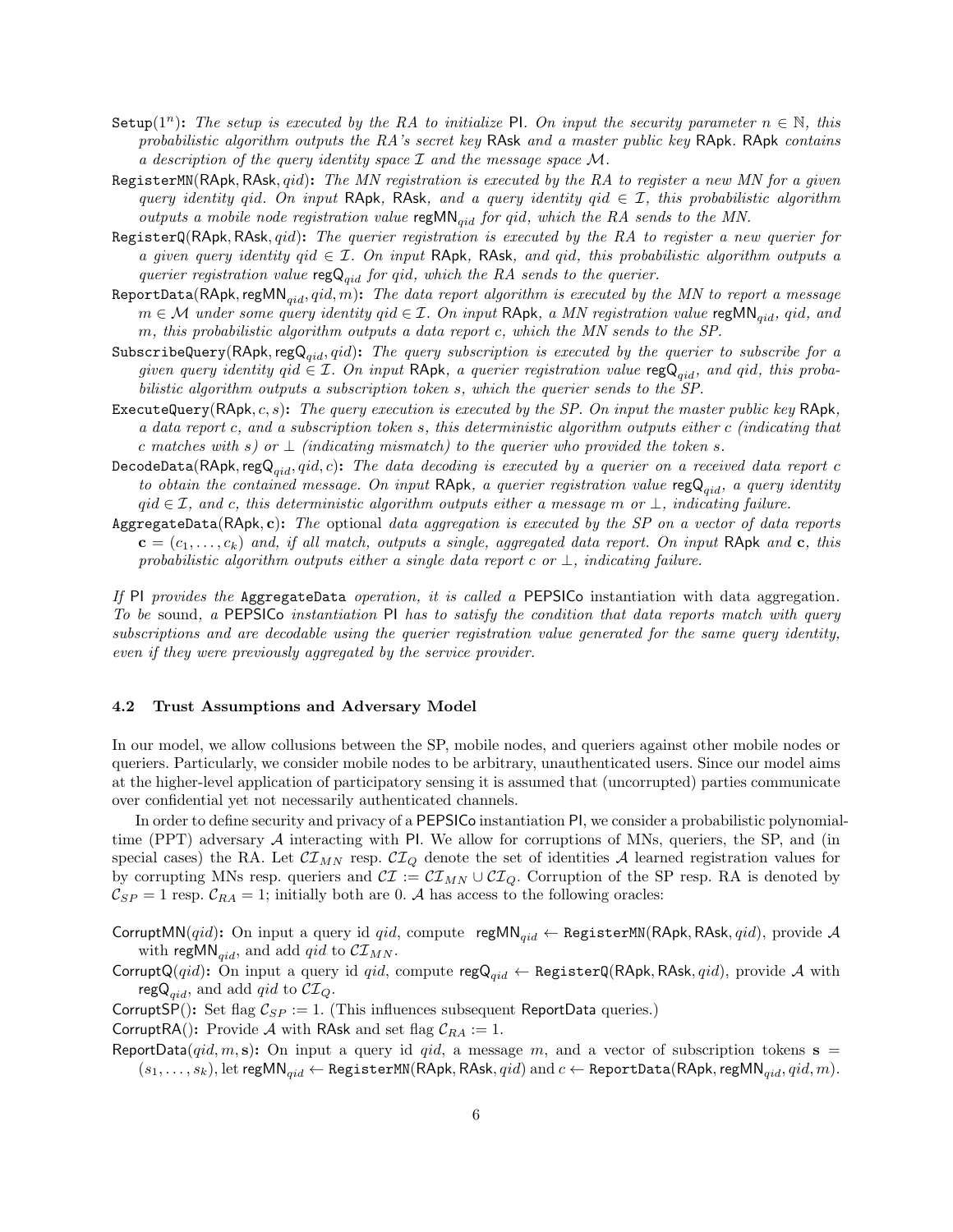If  $C_{SP} = 1$ , c is given to A. Otherwise A receives  $\mathbf{c} := (c_1, \ldots, c_k)$ , where  $c_i \leftarrow \text{ExecuteQuery}(RApk,$  $(c, s_i)$  for  $i \in \{1, \ldots, k\}$  (some of the  $c_i$  may be  $\perp$ ).<sup>3</sup>

SubscribeQuery(qid): On input a query id qid, compute  $regQ_{qid} \leftarrow RegisterQ(RApk, RAsk, qid), s \leftarrow$ SubscribeQuery(RApk,regQ<sub>qid</sub>, qid), and give s to A.

DecodeData(qid, c): On input a query id qid and a data report c, compute reg $\mathbb{Q}_{oid} \leftarrow$  RegisterQ(RApk, RAsk,  $qid$ ,  $m \leftarrow$  DecodeData(RApk, reg $\mathsf{Q}_{qid}$ ,  $qid, c$ ), and give m to A.

### 4.3 Privacy and Security Definitions

We proceed by strengthening the definitions of the three central privacy goals for participatory sensing identified in [\[15\]](#page-18-6) with collusion resistance.

Node Privacy. Our notion of node privacy formalizes confidentiality of data reports against the SP, unauthorized queriers, and other MNs. More precisely, node privacy hides both the message and the query identity of a report from these parties, even if all of them collude. We thus model node privacy as indistinguishability of data reports generated using two query identity-message pairs freely chosen by an adaptive adversary that can obtain data reports, subscribe to queries, and corrupt SP as well as MNs and queriers for other query identities. Similar to classical security notions for encryption, we distinguish between node privacy under chosen-ciphertext and under chosen-plaintext attacks, where in the first the adversary has additional access to the decoding oracle.

<span id="page-6-0"></span>**Definition 2 (Node Privacy).** Let PI be a PEPSICo instantiation and  $A = (A_1, A_2)$  a PPT adversary interacting with PI via the queries defined in Section [4.2](#page-5-0) within the following game Game $_{\text{Pl},\mathcal{A}}^{\text{NP-CCA}}(n)$ :

Setup. Setup $(1^n)$  is executed and outputs (RAsk, RApk).

- **Phase I.**  $A_1$  receives RApk and has access to the oracles CorruptMN, CorruptQ, CorruptSP, ReportData, SubscribeQuery, and DecodeData. Eventually,  $A_1$  stops and outputs two challenge query identity-message pairs  $(qid_0, m_0)$ ,  $(qid_1, m_1)$  and a vector of subscription tokens  $\mathbf{s} = (s_1, \ldots, s_k)$ .
- Challenge. A bit  $b \in_R \{0,1\}$  is chosen, regMN<sub>qid<sub>b</sub></sub> ← RegisterMN(RApk, RAsk, qid<sub>b</sub>) and  $c$  ← ReportData( RApk, reg $\textsf{MM}_{qid_b}, qid_b, m_b)$  are executed. If  $\mathcal{C}_{SP}=1$ , set  $\mathbf{R} := (c_1, c_2, \ldots, c_k)$ , where  $c_i \leftarrow$  ExecuteQuery(RApk,  $c, s_i$ ) for  $i \in \{1, ..., k\}$ .

**Phase II.**  $A_2$  receives RApk and R and has access to the oracles from Phase I. **Guess.** Eventually,  $A_2$  outputs a guess  $b' \in \{0, 1\}$  for b.

Adversary A wins the game, denoted by  $\text{Game}_{\text{Pl},\mathcal{A}}^{\text{NP-CCA}}(n) = 1$ , if  $b = b'$ ,  $\{qid_0,qid_1\} \cap \mathcal{CI} = \emptyset$ , and all the following conditions hold:

- 1. A did not query SubscribeQuery with  $qid_0$  or  $qid_1$ .
- 2. If  $C_{SP} = 1$ , then A did not query ReportData with qid<sub>0</sub> or qid<sub>1</sub>.
- 3. In Phase II A did not query DecodeData $(qid_0, \mathbf{R}[i])$  or DecodeData $(qid_1, \mathbf{R}[i])$  for any element  $\mathbf{R}[i]$  of R.

We say PI provides node privacy under chosen-ciphertext attacks (or NP-CCA security) if for all PPT adversaries A the following advantage function is negligible in  $n$ :

$$
\mathrm{Adv}_{\mathsf{PI},\mathcal{A}}^{\mathsf{NP}\text{-}\mathsf{CCA}}(n) := \left| \Pr \left[ \mathrm{Game}_{\mathsf{PI},\mathcal{A}}^{\mathsf{NP}\text{-}\mathsf{CCA}}(n) = 1 \right] - \frac{1}{2} \right|.
$$

Consider the game  $\text{Game}_{\text{PI},\mathcal{A}}^{\text{NP-CPA}}(n)$ , which is identical to  $\text{Game}_{\text{PI},\mathcal{A}}^{\text{NP-CCA}}(n)$ , except that A is not given access to the DecodeData oracle. We say PI provides node privacy under chosen-plaintext attacks (or NP-CPA security) if for all PPT adversaries A the analogously defined advantage  $\text{Adv}_{\text{Pl},\mathcal{A}}^{\text{NP-CPA}}(n)$  is negligible in n.

<sup>&</sup>lt;sup>3</sup> The intuition of separating the cases  $\mathcal{C}_{SP} = 1$  and  $\mathcal{C}_{SP} = 0$  (i.e., SP is corrupted or not) is as follows: If SP is corrupted,  $A$  sees any data report sent to SP. Otherwise,  $A$  only learns reports for which he can provide a matching subscription token  $s_i$ .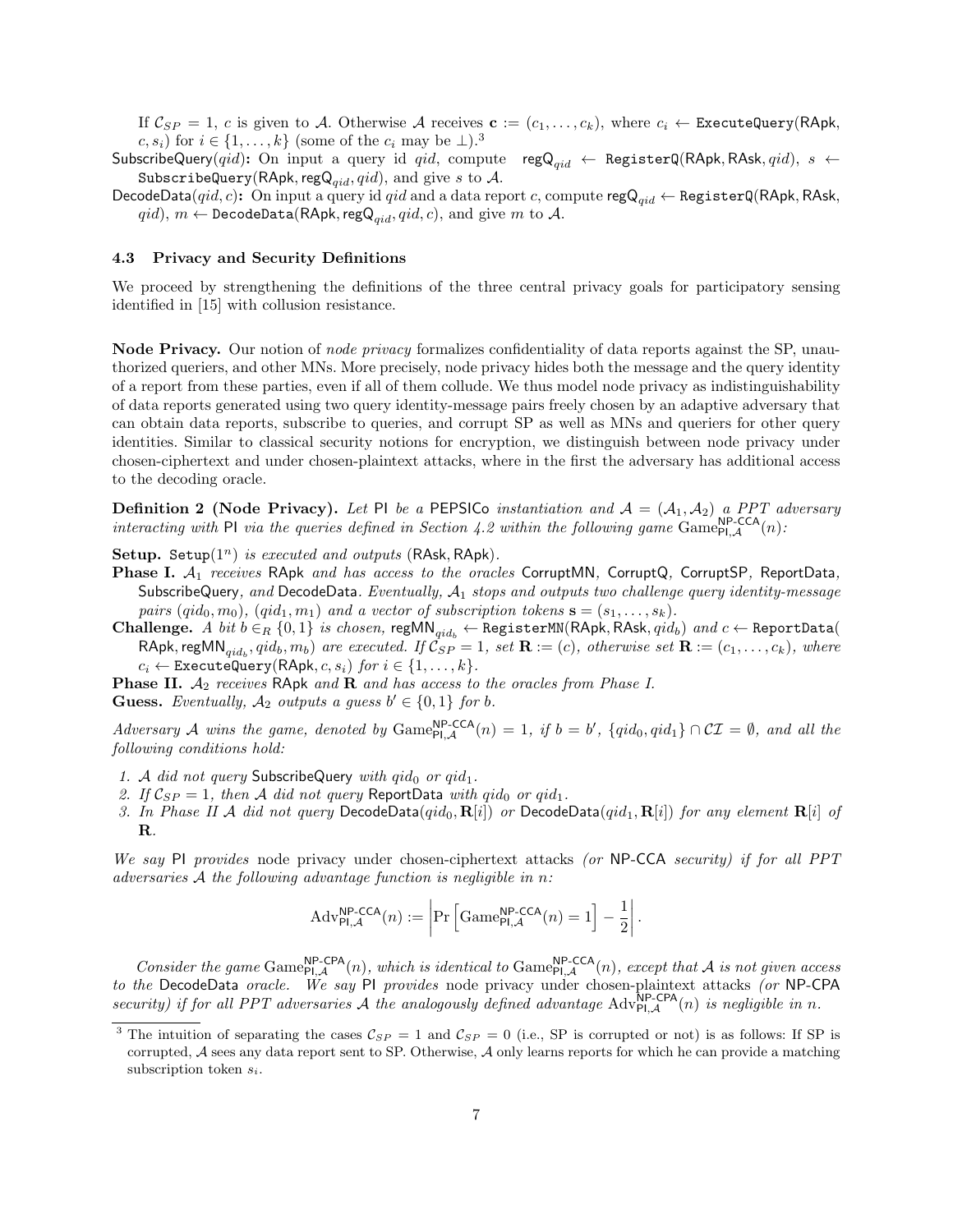<span id="page-7-2"></span>Remark 1. PEPSICo schemes with data aggregation never provide NP-CCA security, as an adversary in  $\text{Game}_{\textsf{PI},\mathcal{A}}^{\textsf{NP-CCA}}(n)$  can apply the **AggregateData** algorithm on challenge  $c$  and a  $c'$  for known  $m'$  and decode the result using the DecodeData oracle. Therefore, the desirable privacy flavor in case of aggregation is NP-CPA.

Query Privacy. By query privacy we formalize the privacy of queriers when subscribing for query identities. We require that the query identity of a subscription is hidden from the SP as well as MNs and other queriers, even if all of them collude. Query privacy is thus modeled as indistinguishability of subscription tokens for two query identities freely chosen by an adaptive adversary that can obtain data reports, subscribe to queries, and corrupt SP as well as MNs and queriers for other query identities.

<span id="page-7-0"></span>**Definition 3 (Query Privacy).** Let PI be a PEPSICo instantiation and  $A = (A_1, A_2)$  a PPT adversary interacting with PI via the queries defined in Section [4.2](#page-5-0) within the following game  $\text{Game}_{\text{PI},\mathcal{A}}^{\text{QP}}(n)$ :

Setup. Setup(1<sup>n</sup>) is executed and outputs (RAsk, RApk); set  $\mathcal{C}_{SP} := 1$ .

**Phase I.**  $A_1$  receives RApk and has access to the oracles CorruptMN, CorruptQ, ReportData, SubscribeQuery, and DecodeData. Eventually,  $A_1$  stops and outputs two challenge query identities  $qid_0$  and  $qid_1$ .

Challenge. A bit  $b \in_R \{0,1\}$  is chosen, reg $\mathsf{Q}_{qid_b} \leftarrow \mathsf{RegisterQ}(\mathsf{RApk}, \mathsf{RAsk}, qid_b)$  and  $s \leftarrow \mathsf{SubscribeQuery}(p)$ RApk, reg ${\sf Q}_{qid_b}, qid_b)$  are executed.

**Phase II.**  $A_2$  receives RApk and s and has access to the oracles from Phase I. **Guess.** Eventually,  $A_2$  outputs a guess  $b' \in \{0, 1\}$  for b.

Adversary A wins the game, denoted by  $\text{Game}^{\text{QP}}_{\text{PI},\mathcal{A}}(n) = 1$ , if  $b = b'$ ,  $\{qid_0,qid_1\} \cap \mathcal{CI} = \emptyset$ , and A did not query ReportData or SubscribeQuery with  $qid_0$  or  $qid_1$ . We say PI provides query privacy if for all PPT adversaries A the following advantage function is negligible in n:

$$
\mathrm{Adv}_{\mathsf{PI},\mathcal{A}}^{\mathsf{QP}}(n) := \left| \mathrm{Pr}\left[ \mathrm{Game}_{\mathsf{PI},\mathcal{A}}^{\mathsf{QP}}(n) = 1 \right] - \frac{1}{2} \right|.
$$

Report Unlinkability. Report unlinkability prevents the linkage of two reports as originating from the same MN by any other party, *including* the RA. As MNs (as well as queriers) are not distinguished by device identifiers or anything similar in our model, we tie the notion of report unlinkability to the MN registration value used to generate a data report. We model report unlinkability as indistinguishability of the MN registration value used to generate a data report for a query identity-message pair freely chosen by an adaptive adversary that can obtain data reports, subscribe to queries, and corrupt SP, any MN and querier as well as the RA (after setup).

<span id="page-7-1"></span>**Definition 4 (Report Unlinkability).** Let PI be a PEPSICo instantiation and  $A = (A_1, A_2)$  a PPT adversary interacting with PI via the queries defined in Section [4.2](#page-5-0) within the following game  $\text{Game}_{\text{PI},\mathcal{A}}^{\text{RU}}(n)$ :

Setup. Setup $(1^n)$  is executed and outputs (RAsk, RApk).

- Phase I.  $A_1$  receives RApk and has access to the oracles CorruptMN, CorruptQ, CorruptSP, CorruptRA, ReportData, SubscribeQuery, and DecodeData. Eventually,  $A_1$  stops and outputs a challenge query identitymessage pair (qid, m).
- **Challenge.** RegisterMN(RApk, RAsk, qid) is executed twice, resulting in registration values regMN $_{qid}^0$ , regMN $_{qid}^1$ . A bit  $b \in_R \{0,1\}$  is chosen and  $c \leftarrow$  ReportData(RApk, regMN $_{qid}^b$ ,  $qid, m)$  is executed.

**Phase II.**  $A_2$  receives RApk, regMN $_{qid}^0$ , regMN $_{qid}^1$ , and c and has access to the oracles from Phase I. **Guess.** Eventually,  $A_2$  outputs a guess  $b' \in \{0, 1\}$  for b.

Adversary A wins the game, denoted by  $\text{Game}^{\text{QP}}_{\text{Pl},\mathcal{A}}(n) = 1$ , if  $b = b'$ . We say PI provides report unlinkability if for all PPT adversaries  $A$  the following advantage function is negligible in n:

$$
\mathrm{Adv}_{\mathsf{PI},\mathcal{A}}^{\mathsf{RU}}(n) := \left| \Pr \left[ \mathrm{Game}_{\mathsf{PI},\mathcal{A}}^{\mathsf{RU}}(n) = 1 \right] - \frac{1}{2} \right|.
$$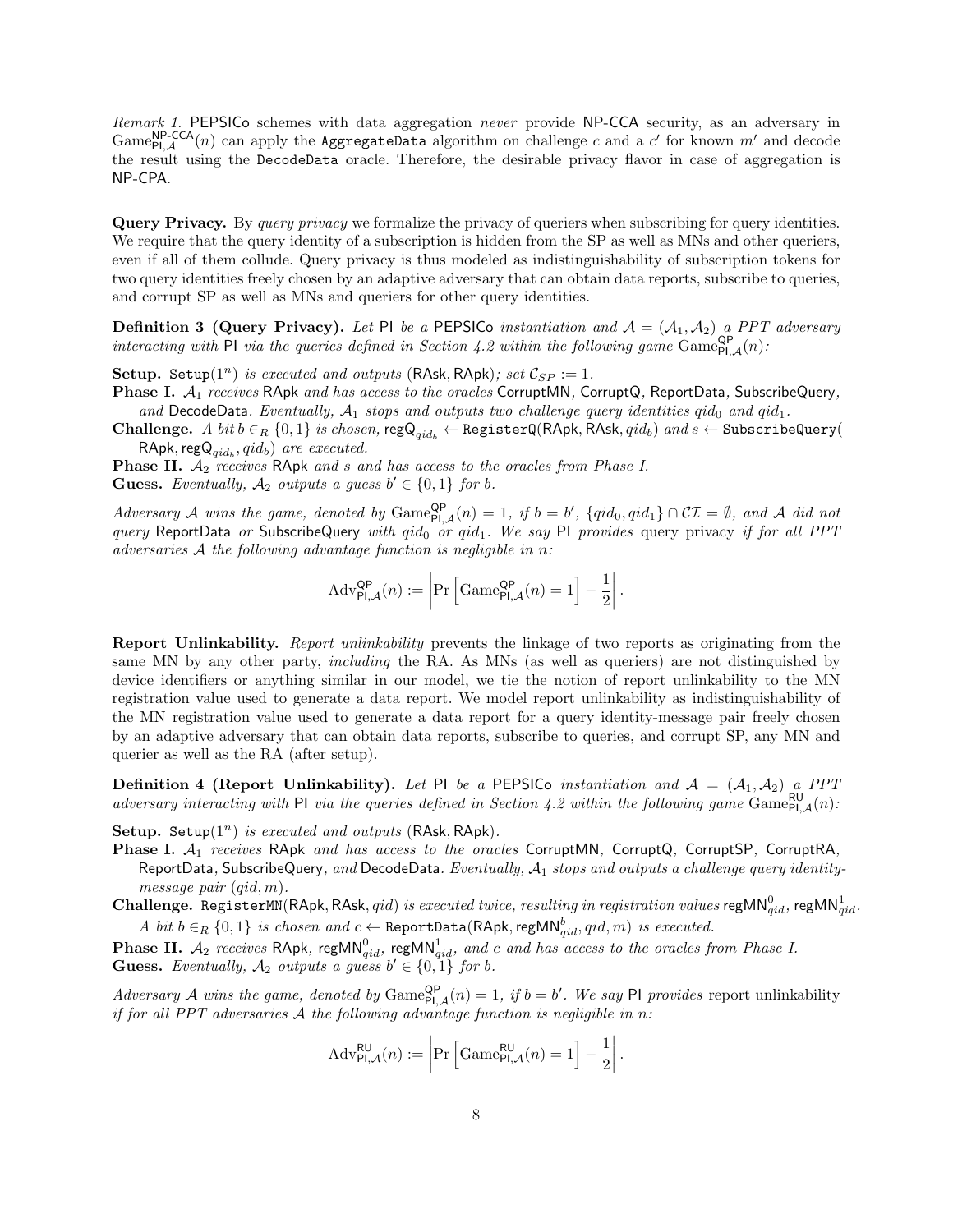#### <span id="page-8-0"></span>4.4 Collusion Attacks against PEPSI

We conclude the exposition of our model by showing formally that the PEPSI construction [\[15,](#page-18-6)[17,](#page-18-7)[16\]](#page-18-8) does not satisfy our requirements on node and query privacy due to collusion attacks. More precisely, considering PEPSI as an instance of our model, we specify collusion attacks against the two privacy properties that exploit corrupted mobile nodes:

- Collusion against Node Privacy:  $A_1$  calls CorruptSP and outputs arbitrary but distinct  $(qid_0, m_0)$ ,  $(qid_1,$  $m_1$ ) and empty  $s = ()$ .  $\mathcal{A}_2$  receives  $c = (T, c')$ , calls CorruptMN( $qid'$ ) for  $qid' \notin \{qid_0, qid_1\}$ , and receives regMN<sub>qid'</sub> = z.  $A_2$  computes  $T_0 := H_2(e(Q, H_1(id_0)^z))$  and, if  $T_0 = T$ , outputs 0, otherwise 1.  $\mathcal{A} = (\mathcal{A}_1, \mathcal{A}_2)$  always wins.
- Collusion against Query Privacy:  $A_1$  outputs arbitrary but distinct  $qid_0$ ,  $qid_1$ .  $A_2$  receives  $s = T$ , calls Corrupt $MN(qid')$  for  $qid' \notin \{qid_0, qid_1\}$ , and receives reg $MN_{qid'} = z$ .  $A_2$  computes  $T_0 := H_2(e(Q, H_1(id_0)^z))$ and, if  $T_0 = T$ , outputs 0, otherwise 1.  $\mathcal{A} = (\mathcal{A}_1, \mathcal{A}_2)$  always wins.

Therefore, a new approach is required to maintain privacy protection in a participatory sensing scenario facing collusion attacks, which we present now.

## 5 A Generic Solution Using Identity-Based Encryption

Preliminaries. Before introducing our generic instantiation, we briefly recap the definitions of an IBE scheme and the according indistinguishability and anonymity notions due to Boneh and Franklin [\[3\]](#page-17-0) and Abdalla et al. [\[1\]](#page-17-2) we build upon.

<span id="page-8-1"></span>**Definition 5 (Identity-Based Encryption).** An identity-based encryption scheme (IBE scheme)  $\mathcal{E}$  consists of four algorithms:

- Setup( $1^n$ ) generates the master public resp. secret key mpk and msk.
- $-$  Extract(mpk, msk, id) outputs the private key sk<sub>id</sub> corresponding to an identity id  $\in \{0,1\}^*$ .
- Enc(mpk, id, m) encrypts a message  $m \in M$  to a ciphertext  $c \in \mathcal{C}$ .
- Dec(mpk,  $sk_{id}, c$ ) decrypts a ciphertext  $c \in \mathcal{C}$  to a message  $m \in \mathcal{M}$ .

An IBE scheme  $\mathcal E$  is correct if for all  $id \in \{0,1\}^*$ ,  $m \in \mathcal M$  : Dec(mpk, Extract(mpk, msk, id), Enc(mpk,  $id, m$ ) = m.

Homomorphic IBE: An IBE scheme  $\mathcal E$  is homomorphic if for all  $id \in \{0,1\}^*$ , all  $m, m' \in \mathcal M$  : Dec(mpk, Extract(mpk, msk, id), Enc(mpk, id, m)  $\circ$  Enc(mpk, id, m')) =  $m + m'$ , where  $\circ : C \times C \mapsto C$  and  $+ : \mathcal{M} \times \mathcal{M} \mapsto$ M.

**Definition 6 (Security Notions for IBE).** Let  $\mathcal{E}$  be an IBE scheme and  $\mathcal{A}$  a PPT adversary in the following ANO-IND-ID-CCA game:

$$
\begin{aligned} \text{Game}^{\text{ANO-IND-ID-CCA}}_{\mathcal{E}, \mathcal{A}}(n) \colon (\text{msk}, \text{mpk}) \leftarrow \text{Setup}(1^n) \\ & ( (id_0, m_0), (id_1, m_1)) \leftarrow \mathcal{A}^{\text{Extract}(mpk, msk, \cdot), \text{Dec}(sk_{id}, \cdot)}(\text{mpk}) \\ & c \leftarrow \text{Enc}(mpk, id_b, m_b) \quad \text{for } b \in_R \{0, 1\} \\ & b' \leftarrow \mathcal{A}^{\text{Extract}(mpk, msk, \cdot), \text{Dec}(sk_{id}, \cdot)}(\text{mpk}, c) \\ & \text{return } b = b' \end{aligned}
$$

where A must not query the Extract oracle on  $id_0$ ,  $id_1$  nor the Dec oracle on  $sk_{id_0}$ ,  $sk_{id_1}$  and the challenge c. The advantage of A in winning is defined as  $Adv_{\mathcal{E},\mathcal{A}}^{\text{ANO-IND-ID-CCA}}(n) := \left[ Pr \left[ Gam_{\mathcal{E},\mathcal{A}}^{AND-IND-ID-CCA}(n) = 1 \right] - \frac{1}{2} \right]$ . We say  $\mathcal E$  provides anonymity and indistinguishability under chosen-ciphertext attacks (or ANO-IND-ID-CCA security) if for all  $A$  this advantage is negligible in n.

There are further variants: If we require  $id_0 = id_1$ , the resulting game models only indistinguishability (IND-ID-CCA security); for  $m_0 = m_1$  only anonymity (ANO-ID-CCA security). Removing the Dec oracle results in the respective chosen-plaintext variants (ANO-IND-ID-CPA, IND-ID-CPA, resp. ANO-ID-CPA security).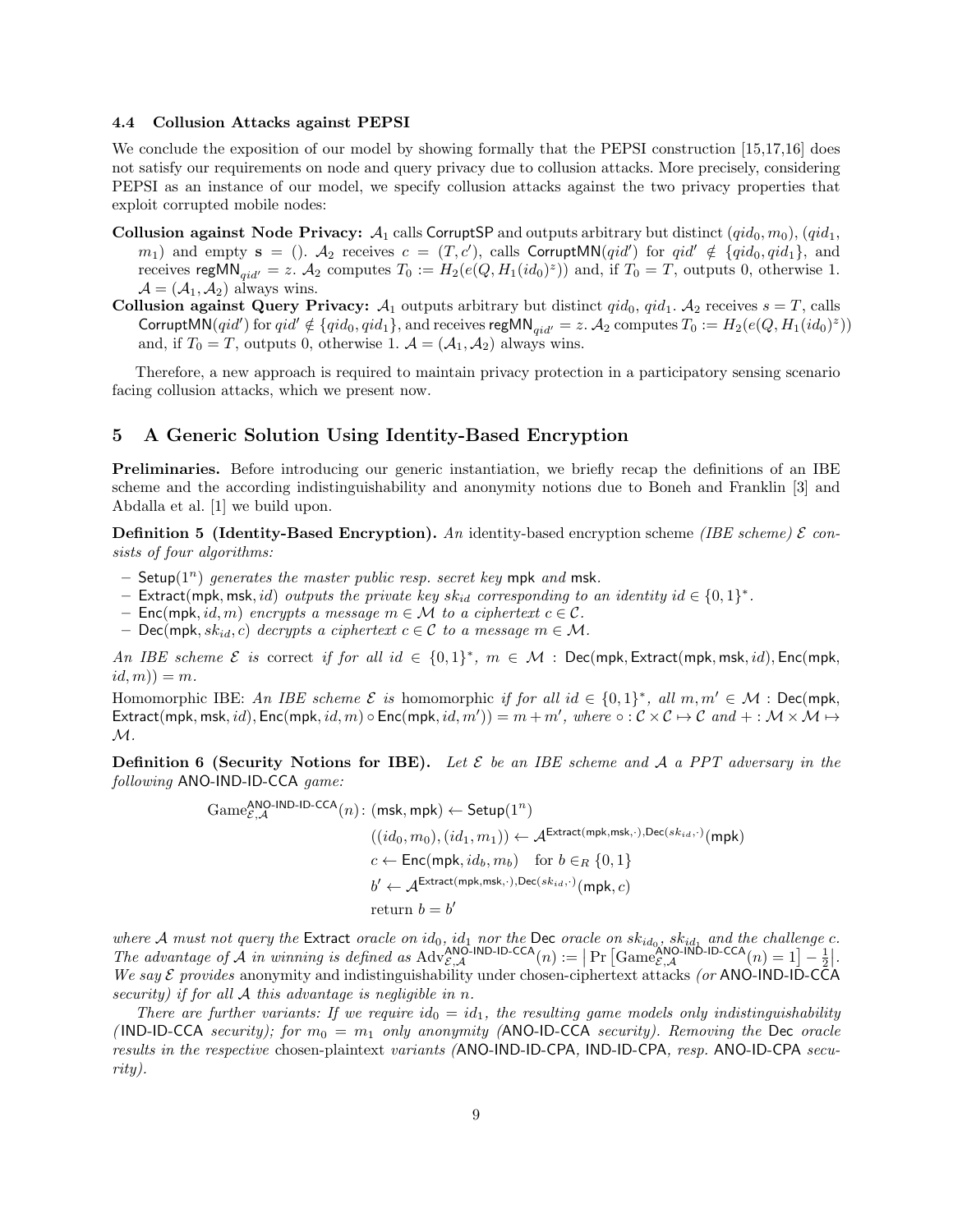ExecuteQuery: If  $T = T^*$  output  $(T, c'),$  else output  $\bot$ . AggregateData: If  $T_1 = \cdots = T_\ell$  output  $(T, c') = (T_1, c_1 \circ \cdots \circ c_\ell)$ , else output  $\bot$ . (optional)



<span id="page-9-1"></span>Setup:  $(msk, mpk) \leftarrow \mathcal{E}$ .Setup, RAsk :=  $(msk, k \in_R \{0, 1\}^n)$ , RApk := mpk. RegisterMN: reg $\mathsf{MM}_{aid} := T_{qid} := f_k(qid)$ .  $\texttt{RegisterQ: regQ}_{qid^*} := (sk_{qid^*} \leftarrow \mathcal{E}.\texttt{Extract}(\textsf{msk}, qid^*), T_{qid^*}).$ 



<span id="page-9-2"></span>Lemma 1. An IBE scheme is ANO-ID-CCA- and IND-ID-CCA-secure if and only if it is ANO-IND-ID-CCAsecure. The same holds for the chosen-plaintext case.

#### 5.1 Generic PI<sub>IBE</sub> Construction using Identity-Based Encryption

Our generic PEPSICo scheme, denoted PI<sub>IBE</sub> and specified in Definition [7,](#page-9-0) incorporates an IBE scheme  $\mathcal{E}$ and a pseudorandom function (PRF)  $f: \{0,1\}^n \times \{0,1\}^* \to \{0,1\}^n$ . Figure [3](#page-9-1) illustrates its mapping to the PEPSICo infrastructure.

<span id="page-9-0"></span>**Definition 7** (PI<sub>IBE</sub> Scheme). Let  $\mathcal{E} =$  (Setup, Extract, Enc, Dec) be an identity-based encryption scheme and  $f: \{0,1\}^n \times \{0,1\}^n \to \{0,1\}^n$  a pseudorandom function. The Pl<sub>IBE</sub> scheme is defined as follows:

Setup $(1^n)$ : Let  $(\textsf{msk}, \textsf{mpk}) \leftarrow \textsf{Setup}(1^n)$  and  $k \in_R \{0,1\}^n$ . Output RAsk  $:= (\textsf{msk}, k)$  and RApk  $:= \textsf{mpk}$ . M is the message space of  $\mathcal{E}, \mathcal{I} = \{0,1\}^*$ .

RegisterMN(RApk, RAsk, qid): Let  $T_{qid} := f_k(qid)$ , output reg $MN_{qid} := T_{qid}$ .

RegisterQ(RApk, RAsk, qid): Let  $sk_{qid} \leftarrow$  Extract(mpk, msk, qid) and compute  $T_{qid} := f_k(qid)$ . Output reg $Q_{qid} :=$  $(sk_{qid}, T_{qid}).$ 

ReportData(RApk, regMN<sub>qid</sub>, qid, m): Output  $c := (T_{qid}, \text{Enc}(\text{mpk}, qid, m))$ .

SubscribeQuery(RApk,regQ<sub>aid</sub>, qid): Output  $s := T_{qid}$ .

ExecuteQuery(RApk, c, s):  $P\overline{arse}$  c as  $(T, c').$  If  $T = s$  output c, else output  $\bot$ .

 $\mathtt{DecodeData}(\mathsf{RApk},\mathsf{regQ}_{qid},qid,c)$ :  $\mathit{Parsec~as~}(T,c').$   $\mathit{Output}~m := \mathsf{Dec}(\mathsf{mpk},sk_{qid},c').$ 

If  $\mathcal E$  is homomorphic (cf. Definition [5\)](#page-8-1) w.r.t. some operation  $\circ$ , then PI<sub>IBE</sub> supports data aggregation using the following generic algorithm:

AggregateData $(\mathsf{RApk}, \mathbf{c})$ :  $\mathit{Parse} \ \mathbf{c} \ \mathit{as} \ ((T_1, c_1), \ldots, (T_\ell, c_\ell))$ . If  $T_1 = \cdots = T_\ell$ , compute  $c' = c_1 \circ c_2 \circ \cdots \circ c_\ell$ and output  $c = (T_1, c')$ , otherwise output  $\perp$ .

Soundness of  $PI_{IBE}$  follows from the correctness (and for data aggregation also the additive homomorphism) of  $\mathcal{E}.$ 

Remark 2. While  $Pl_{\text{B}}$  uses  $T_{qid} := f_k(qid)$  to match reports with subscriptions, one could further accommodate time periods to indicate validity of reports/subscriptions and ensure unlinkability of tags across different time periods. This could for example be achieved by requiring the mobile node resp. querier to compute  $H(T_{qid}, \text{tp})$  for the current value  $T_{qid}$  (which still has to be kept secret from the adversary) and a time period tp using a collision-resistant hash function  $H$  and treat this values as part of the report  $c$  and the subscription token s.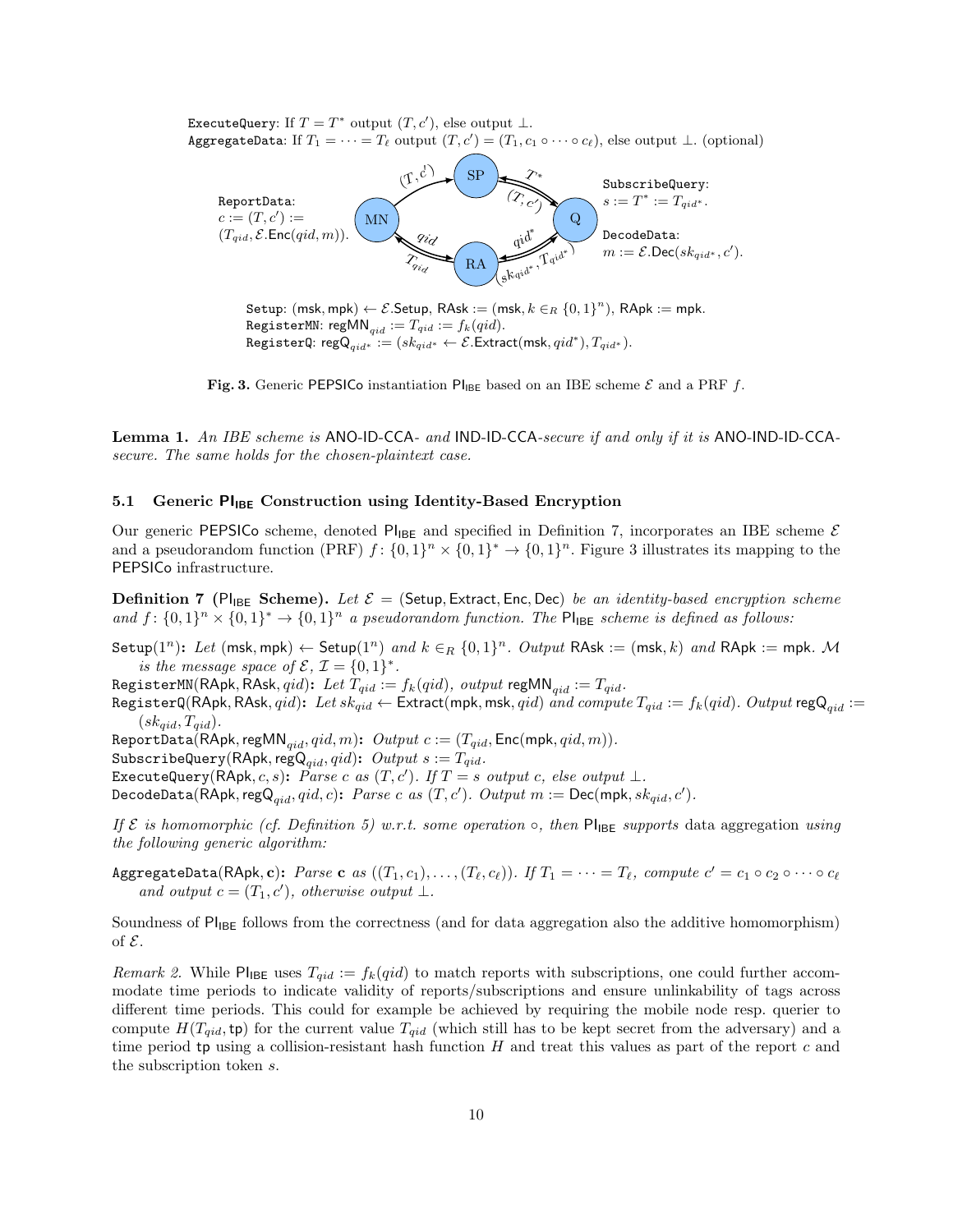#### <span id="page-10-1"></span>5.2 Security Analysis

<span id="page-10-0"></span>We obtain the following security result for  $PI_{\text{B}}E$ .

**Theorem 1 (Privacy and Security of PI<sub>IBE</sub>).** If f is pseudorandom and  $\mathcal E$  provides ANO-IND-ID-CCA (resp. ANO-IND-ID-CPA) security, then  $PI_{\text{IBE}}$  provides node privacy under chosen-ciphertext (resp. chosenplaintext) attacks, query privacy, and report unlinkability as defined in Definitions [2,](#page-6-0) [3,](#page-7-0) and [4.](#page-7-1)

**Proof of Node Privacy.** We prove node privacy of  $PI_{IBE}$  in two steps: First, we first replace the pseudorandom function f with a real random one and prove this to be indistinguishable. We then show how an adversary against the instantiation with a random function can be used to break the security of the underlying IBE scheme  $\mathcal{E}$ .

Assume we have an adversary  $A = (A_1, A_2)$  against  $\text{Pl}_{\text{BEE}}$  with non-negligible advantage  $\text{Adv}_{\text{Pl}_{\text{BEE}}, \mathcal{A}}^{\text{NP-CCA}}(n)$ .<sup>4</sup> We first consider the game  $\text{Game}_{\text{Pl}_{\text{BES}},\mathcal{A}}^{\text{NP-CCA,*}}(n)$ , which is like  $\text{Game}_{\text{Pl}_{\text{BES}},\mathcal{A}}^{\text{NP-CCA}}(n)$ , except that instead of f a real random function  $g: \{0,1\}^n \times \{0,1\}^n \to \{0,1\}^n$  is used to compute the tags  $T_{qid}$ . We argue that  $\varepsilon(n)$  :=  $\left[\text{Adv}_{\text{Pl}_{\text{IBE},\mathcal{A}}}^{\text{NP-CCA}}(n) - \text{Adv}_{\text{Pl}_{\text{IBE},\mathcal{A}}}^{\text{NP-CCA}}(n)\right]$  is negligible, otherwise  $\mathcal{A}$  can be used to construct a distinguisher  $\mathcal{D}$  between f and g by relaying evaluations of f in the game to its oracle. If  $\mathcal D$  is given oracle access to f, then it acts like the challenger in  $\text{Game}_{\text{PI}_{\text{IBE}},\mathcal{A}}^{\text{NP-CCA}}(n)$ , otherwise like in  $\text{Game}_{\text{PI}_{\text{IBE}},\mathcal{A}}^{\text{NP-CCA}}(n)$ . D outputs the game result (i.e.,  $b = b'$ ) as its own guess and thus has advantage  $\varepsilon$  to distinguish f and g. As f by assumption is pseudorandom,  $\varepsilon$ is negligible.

Thus A's advantage in the modified game  $\text{Game}_{\text{Pl}_{\text{IBE}},\mathcal{A}}^{\text{NP-CCA}*}(n)$  is non-negligible, too. We construct an adversary B with non-negligible advantage in breaking the ANO-IND-ID-CCA security of  $\mathcal E$  which uses A as follows.

Setup. B receives the master public key mpk in the ANO-IND-ID-CCA game.

- **Phase I.** B provides  $A_1$  with RApk = mpk and answers the oracle queries as specified. It uses its Extract oracle to obtain secret keys  $sk_{qid}$  for CorruptQ queries, chooses tags  $T_{qid} \in_R \{0,1\}^n$  at random on first request (reusing the value later), and relays DecodeData queries to its own Dec oracle.
	- $\mathcal{A}_1$  eventually outputs  $(qid_0, m_0)$ ,  $(qid_1, m_1)$ , and  $\mathbf{s} = (s_1, \ldots, s_k)$ .
- **Challenge.** B forwards  $(qid_0, m_0)$ ,  $(qid_1, m_1)$  as its own challenge and receives  $c^*$ . B chooses  $T \in_R \{0, 1\}^n$ and sets  $c := (T, c^*)$ . If  $\mathcal{C}_{SP} = 1$ ,  $\mathcal{B}$  sets  $\mathbf{R} := (c)$ , else  $\mathbf{R} := (c_1, \ldots, c_k)$  for  $c_i \leftarrow \texttt{ExecuteQuery}(RApk, c, c)$  $s_i$ ).
- **Phase II.** B provides  $A_2$  with RApk and **R** and answers queries as above.
- **Guess.**  $A_2$  outputs a guess  $b' \in \{0, 1\}$ , which  $\beta$  forwards as its own guess.

As B perfectly simulates  $\text{Game}_{\text{Pl}_{\text{IBE}},\mathcal{A}}^{\text{NP-CCA}*}(n)$  for  $\mathcal{A}$ , we obtain  $\text{Adv}_{\mathcal{E},\mathcal{B}}^{\text{ANO-IND-ID-CCA}}(n) = \text{Adv}_{\text{Pl}_{\text{IBE}},\mathcal{A}}^{\text{NP-CCA}*}(n)$ , which is non-negligible.  $\square$ 

Note that any  $PI_{IBE}$  construction with data aggregation can only provide node privacy under chosenplaintext attacks (cf. Remark [1\)](#page-7-2). Data aggregation however introduces additional privacy benefits: if queriers only receive aggregated values (e.g., a sum) then individual measurements submitted by mobile nodes remain to some extent hidden from potential queriers.

**Proof of Query Privacy.** Assume we have an adversary  $A$  against  $PI_{IBE}$  with non-negligible advantage  $\text{Adv}_{\text{Pl}_{\text{IBE}},\mathcal{A}}^{\text{QP}}(n)$ . Similar to the node privacy proof we consider  $\text{Game}_{\text{Pl}_{\text{IBE}},\mathcal{A}}^{\text{QP}}(n)$ , which is identical to Game<sub>PI<sub>IBE</sub>, $\mathcal{A}(n)$ , except that instead of f a real random function g is used to compute the tags  $T_{qid}$ . This is</sub> likewise indistinguishable for A, i.e.,  $\left|\text{Adv}_{\text{Pl}_{\text{BE}},\mathcal{A}}^{\text{QP}}(n) - \text{Adv}_{\text{Pl}_{\text{HE}},\mathcal{A}}^{\text{QP}^*}(n)\right|$  is negligible.

In Game $_{\text{Pl}_{\text{IBE}},\mathcal{A}}^{\text{QP}}(n)$ , A now receives a challenge subscription token s chosen at random. As A is not allowed to corrupt MNs or queriers registered for  $qid_0$  or  $qid_1$  or query ReportData or SubscribeQuery on  $qid_0$  or  $qid_1$ ,

<sup>&</sup>lt;sup>4</sup> We prove the NP-CCA/ANO-IND-ID-CCA case here, the NP-CPA/ANO-IND-ID-CPA case works identical by removing the DecodeData oracle queries.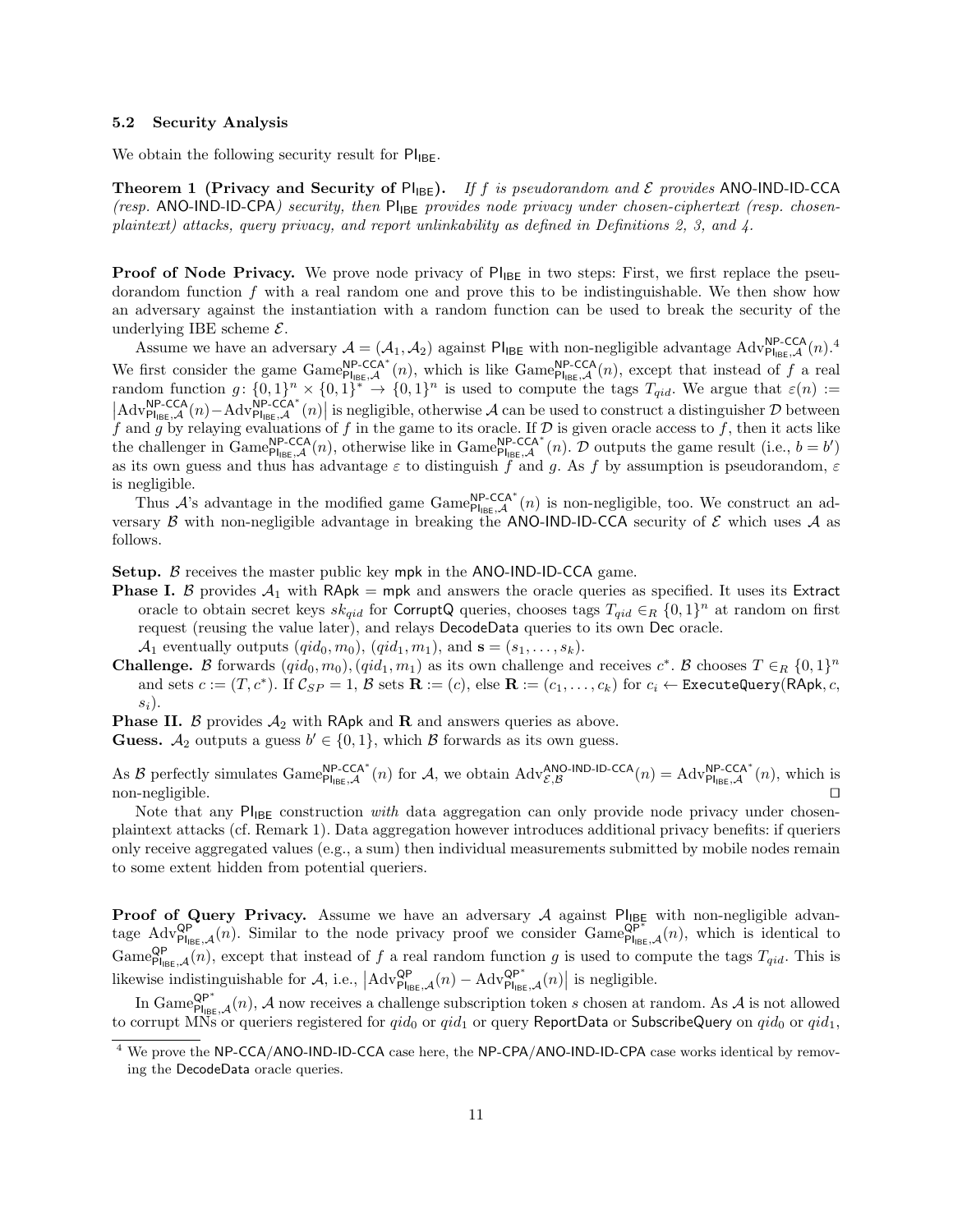he receives no further evaluation of g under  $qid_0$  or  $qid_1$ . Thus, for A, the probabilities  $Pr[g(qid_0) = s]$ and  $Pr[g(qid_1) = s]$  are equal for any value s. Hence A can guess b no better than with probability  $\frac{1}{2}$ , so  $\text{Adv}_{\text{Pl}_{\text{IBE}},\mathcal{A}}^{\text{QP}}(n) = 0$  and  $\text{Adv}_{\text{Pl}_{\text{IBE}},\mathcal{A}}^{\text{QP}}(n)$  is negligible.

**Proof of Report Unlinkability.** As all regMN<sub>qid</sub> values for the same qid are equal in PI<sub>IBE</sub> (namely reg $MN_{qid} = f_k(qid)$ ),  $\mathcal A$  in  $\text{Game}_{\text{Pl}_{\text{IBE}},\mathcal A}^{\text{RU}}(n)$  receives in Phase II two identical values reg $\textsf{MN}_{qid}^0 = \textsf{reg}\textsf{MN}_{qid}^1 =$  $f_k(qid)$ . Thus, regMN $_{qid}^0$ , regMN $_{qid}^1$ , and c received by A are all independent of the bit b which A hence can guess no better than with probability  $\frac{1}{2}$ , i.e.,  $\text{Adv}_{\text{Pl}_{\text{IBE}},\mathcal{A}}^{\text{RU}}(n) = 0$ .

# 6 Concrete PEPSICo Instantiations

We now show how our generic  $PI_{IBE}$  construction (without and with data aggregation) can be instantiated in practice.

#### <span id="page-11-0"></span>6.1 PEPSICo Schemes in the Random Oracle and Standard Model

The generic  $PI_{IBE}$  construction can directly be instantiated with the IBE scheme proposed by Boneh and Franklin [\[3\]](#page-17-0), which provides ANO-IND-ID-CPA security (under the Bilinear Diffie-Hellman (BDH) assump-tion [\[3\]](#page-17-0) in the random oracle model). The resulting PEPSICo scheme, denoted  $PI_{BF}$ , thus by Theorem [1](#page-10-0) provides node privacy under chosen-plaintext attacks, query privacy, and report unlinkability. As our com-parison in Section [7](#page-16-0) shows,  $PI_{BF}$  offers the same high practical performance as the original PEPSI scheme.

Since our result in Theorem [1](#page-10-0) holds in the standard model, we can easily obtain further PEPSICo schemes whose security does not require random oracles. For instance, the anonymous IBE schemes by Boyen and Waters [\[6\]](#page-18-19) or Gentry [\[26\]](#page-18-20) can likewise be used as appropriate building blocks to instantiate  $PI_{IBE}$ .

#### 6.2 PEPSICo Schemes with Data Aggregation

We continue our presentation of practical **PEPSIC** instantiations with those allowing for data aggregation.

Additively Homomorphic IBE Scheme. For our PEPSICo scheme with data aggregation we first introduce and analyze an additively homomorphic IBE scheme AIBE that we developed as a modification of the Boneh-Franklin IBE scheme [\[3\]](#page-17-0).

**Definition 8 (AIBE Scheme).** The additively homomorphic IBE scheme AIBE is defined as follows.

Setup(1<sup>n</sup>). Generate the bilinear group parameters ( $\mathbb{G} = \langle g \rangle, q, e: \mathbb{G} \times \mathbb{G} \to \mathbb{G}_T$ ) with  $\mathbb{G}_T = \langle \bar{g} \rangle$  for  $\bar{g} = e(g, g)$ . Choose  $x \in_R \mathbb{Z}_q^*$ , set  $y := g^x$ , and fix a cryptographic hash function  $H: \{0,1\}^* \to \mathbb{G}^*$ . The message space is  $M = \mathbb{Z}_M = \{0, \ldots, M-1\} \subseteq \mathbb{Z}_q$  with  $M = p(n) < q$  for some polynomial p, the ciphertext space is  $\mathcal{C} = \mathbb{G}^* \times \mathbb{G}_T$ . Output mpk =  $(q, \mathbb{G} = \langle g \rangle, \mathbb{G}_T = \langle \bar{g} \rangle, e, y, H)$  and msk = x.

$$
\textsf{Extract}(\textsf{mpk},\textsf{msk},id). \textit{Compute and output } sk_{id} := H(id)^x.
$$

Enc(mpk, id, m). Choose  $r \in_R \mathbb{Z}_q^*$  and output  $c = (g^r, \bar{g}^m \cdot e(H(id), y)^r)$ .

Dec(mpk,  $sk_{id}, c$ ). Parse c as  $(c_1, c_2)$ . Compute  $\overline{m} := c_2/e(sk_{id}, c_1)$  and  $m = \log_{\overline{g}}(\overline{m})$  as the discrete logarithm to the base  $\bar{g}$  of  $\bar{m}$  in  $\mathbb{G}_T$  (which takes polynomial time in n as  $m < M$ , cf. the performance discussion below).

Correctness of AIBE follows from the fact that

$$
\log_{\overline{g}}(\overline{m}) = \log_{\overline{g}}(c_2/e(sk_{id}, c_1)) = \log_{\overline{g}}(\overline{g}^m \cdot e(H(id), y)^r/e(H(id)^x, g^r)) = m.
$$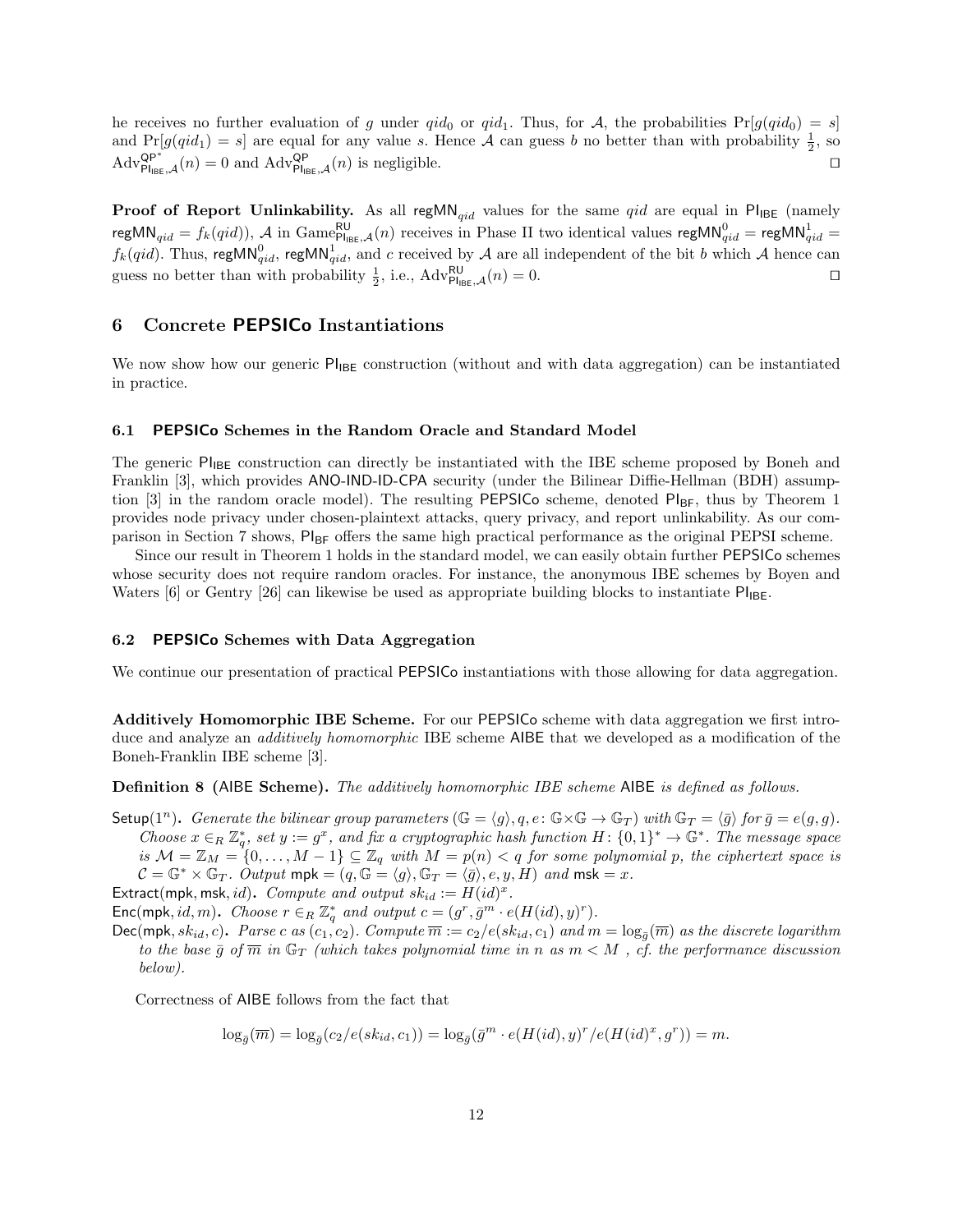Our AIBE scheme is *additively* homomorphic in the message space  $\mathcal{M} = \mathbb{Z}_M$  by element-wise multiplication of ciphertexts:  $c \cdot c' = (g^r \cdot g^{r'}, \bar{g}^m \cdot e(\bar{H}(id), y)^r \cdot \bar{g}^{m'} \cdot e(H(id), y)^{r'}) = (g^{r+r'}, \bar{g}^{m+m'} \cdot e(H(id), y)^{r+r'}) =$ Enc(mpk, id,  $m + m'$  mod q). The beneficial additive homomorphism of our AIBE scheme comes at the cost of two practical disadvantages: the limited (i.e., only polynomial-sized) messages space and the need to compute a discrete logarithm for decryption. We will see in Section [6.2](#page-14-0) that—though theoretically notable both constraints are acceptable in many practical scenarios.

Security Analysis. We now recall the well-known DBDH assumption that is used in Theorem [2](#page-12-0) to prove the security of the AIBE scheme.

Definition 9 (DBDH Assumption). The Decisional Bilinear Diffie-Hellman (DBDH) assumption with respect to a bilinear group generation algorithm  $\mathcal{G}(1^n)$ ,  $n \in \mathbb{N}$ , states that for all PPT algorithms A the advantage function

 $\mathrm{Adv}_{\mathcal{G},\mathcal{A}}^{\mathsf{DBDH}}(n) := \left| \Pr \left[ \mathcal{A}(g,q,e,g^{x_1},g^{x_2},g^{x_3},h_b) = b \right] - \frac{1}{2} \right|$ 

where  $(\mathbb{G} = \langle g \rangle, q, e: \mathbb{G} \times \mathbb{G} \to \mathbb{G}_T) \leftarrow \mathcal{G}(1^n)$  and  $w, x_1, x_2, x_3 \in_R \mathbb{Z}_q$ ,  $h_0 = e(g, g)^{x_1 x_2 x_3}, h_1 = e(g, g)^w$ ,  $b \in_R \{0,1\}$  is negligible in n.

<span id="page-12-0"></span>Theorem 2 (ANO-IND-ID-CPA Security of AIBE). AIBE provides anonymity and indistinguishability under chosen-plaintext attacks under the DBDH assumption, in the random oracle model.

We prove the ANO-IND-ID-CPA security of AIBE by proving its indistinguishability in Theorem [3](#page-12-1) and its anonymity in Theorem [4,](#page-13-0) combining both results using Lemma [1.](#page-9-2)

<span id="page-12-1"></span>**Theorem 3 (IND-ID-CPA Security of AIBE).** If the DBDH assumption holds for  $G$  and  $H$  is a random oracle, then AIBE provides IND-ID-CPA security.

Theorem [3](#page-12-1) is proven similar to the Boneh-Franklin scheme (cf. [\[4,](#page-18-21) Theorem 4.1]). We first introduce the following public-key version APub of our AIBE scheme.

**Definition 10 (APub).** Let  $\mathcal G$  be a (symmetric) bilinear group generator. The additively homomorphic public-key encryption scheme APub is defined as follows.

KeyGen $(1^n)$ . Generate  $(\mathbb{G} = \langle g \rangle, q, e: \mathbb{G} \times \mathbb{G} \to \mathbb{G}_T) \leftarrow \mathcal{G}(1^n)$  with  $\mathbb{G}_T = \langle \bar{g} \rangle$  for  $\bar{g} = e(g, g)$ . Choose  $x \in_R \mathbb{Z}_q^*$ ,  $h \in_R G^*$  and set  $y := g^x$ . Output  $pk = (q, \mathbb{G} = \langle g \rangle, \mathbb{G}_T = \langle \bar{g} \rangle, e, y, h)$  and  $sk = h^x$ .

 $\mathsf{Enc}(pk, m)$ . Choose  $r \in_R \mathbb{Z}_q^*$  and output  $c = (g^r, \bar{g}^m \cdot e(h, y)^r)$ .

 $Dec(sk, c)$ . Parse c as  $(c_1, c_2)$ . Compute  $\overline{m} := c_2/e(sk, c_1)$  and  $m = \log_{\overline{g}}(\overline{m})$ .

Correctness of APub follows similarly as for AIBE by

$$
\log_{\bar{g}}(\overline{m})=\log_{\bar{g}}(c_2/e(sk,c_1))=\log_{\bar{g}}(\bar{g}^m\cdot e(h,y)^r/e(h^x,g^r))=\log_{\bar{g}}(\bar{g}^m\cdot e(h,g)^{rx}/e(h,g)^{rx})=m.
$$

First, we show that an attacker against the IND-ID-CPA security of AIBE can be used to break the IND-CPA security of APub. We then prove that the APub scheme is secure under the DBDH assumption.

<span id="page-12-2"></span>**Lemma 2.** Let H be a random oracle and let A be an adversary against the IND-ID-CPA security of AIBE with advantage Adv $\text{Al}_\text{AIE}, \mathcal{A}$  (n) which issues at most  $q_E$  key extraction queries. Then there is an adversary B against the IND-CPA security of APub with advantage  $\text{Adv}_{\text{APub},\mathcal{B}}^{\text{IND-CPA}}(n) \ge \frac{1}{e(q_E+1)} \cdot \text{Adv}_{\text{AIBE},\mathcal{A}}^{\text{IND-ID-CPA}}(n)$ , where  $e \approx 2.72$  is the base of the natural logarithm.

*Proof.* We construct adversary  $\beta$ , which interacts with  $\mathcal A$  in the IND-ID-CPA game and controls the random oracle  $H$ , as follows.<sup>5</sup>

B receives the public key  $pk = (q, \mathbb{G} = \langle q \rangle, \mathbb{G}_T = \langle \bar{q} \rangle, e, y, h)$  in the IND-CPA game and provides A with the master public key  $mpk = (q, \mathbb{G} = \langle g \rangle, \mathbb{G}_T = \langle \bar{g} \rangle, e, y, H)$ , where H is the random oracle controlled by  $\mathcal{B}$ , which handles queries to  $H$  and Extract queries by  $A$  as follows.

<sup>&</sup>lt;sup>5</sup> Note that this proof works nearly identical to the corresponding proof of Lemma 4.2 in [\[4\]](#page-18-21).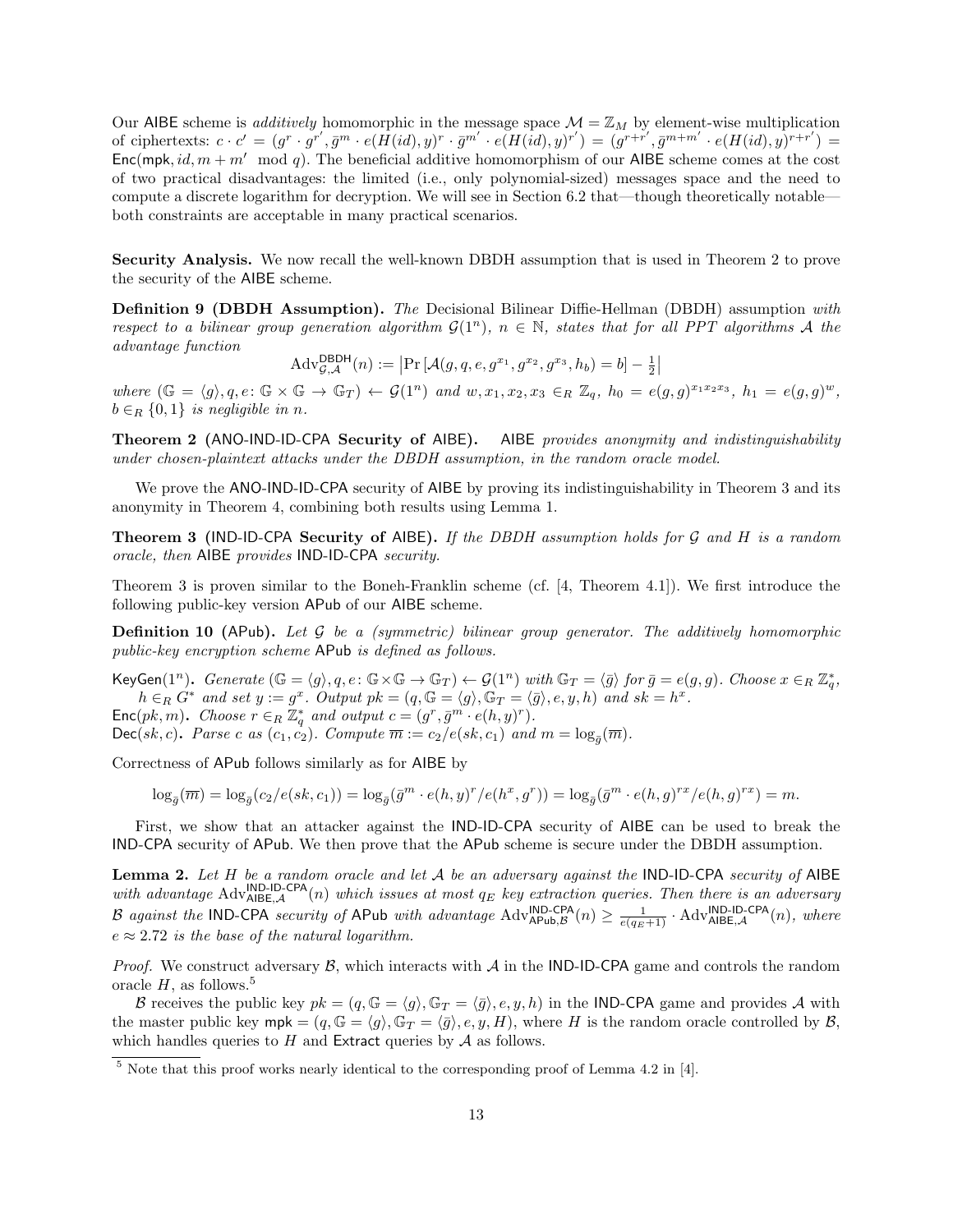- H-queries. A can query H at any time. In order to answer those queries consistently, B keeps a (initially empty) list  $H^{\text{list}}$  of tuples  $\langle id_i, h_i, x_i, c_i \rangle$  and responds to queries of H with identity  $id_i$  as follows:
	- If id<sub>i</sub> appears in H<sup>list</sup> in a tuple  $\langle id_i, h_i, x_i, c_i \rangle$ , B responds with  $H(id_i) = h_i$ .
	- Otherwise, B chooses  $c_i \in_R \{0,1\}$  with  $Pr[c_i = 0] = \delta$  (for some  $\delta$  to be determined later) and  $x_i \in_R \mathbb{Z}_q^*$  at random. If  $c_i = 0$ , it sets  $h_i := g^{x_i}$ , else it sets  $h_i := h^{x_i}$ . Finally,  $\mathcal{B}$  adds the tuple  $\langle id_i, h_i, x_i, c_i \rangle$  to  $H^{\text{list}}$  and outputs  $H(id_i) = h_i$ .

Note that, as  $x_i \in_R \mathbb{Z}_q^*$  is chosen at random, the output  $h_i$  is uniformly distributed in  $\mathbb{G}^*$ .

Extract-queries. B responds on queries of Extract with identity id<sub>i</sub> by first computing  $h_i \leftarrow H(id_i)$  as described above. Let  $\langle id_i, h_i, x_i, c_i \rangle$  be the corresponding tuple in  $H^{\text{list}}$ . If  $c_i = 1$ , then  $\beta$  fails and aborts the attack. Otherwise, it outputs  $sk_i := y^{x_i}$ . Note that, as  $c_i = 0$ ,  $H(id_i) = h_i = g^{x_i}$  and thus  $sk_i = y^{x_i} = h_i^x = H(id_i)^x$  as desired.

At some point in time, A outputs an identity  $id^*$  and two messages  $m_0$  and  $m_1$ . B forwards the messages to its own challenger and receives the encryption  $c = (c_1, c_2)$  of  $m_b$  for a random  $b \in \{0, 1\}$ . Now B computes  $h_i \leftarrow H(id_i)$  as described above. Let  $\langle id_i, h_i, x_i, c_i \rangle$  be the corresponding tuple in  $H^{\text{list}}$ . If  $c_i = 0, \mathcal{B}$  fails and aborts the attack. Otherwise, B responds to A with  $c' = (c_1^{x_i^{-1}}, c_2)$ , where  $x_i^{-1}$  is the inverse of  $x_i$  in  $\mathbb{Z}_q^*$ . Note that c' is a valid AIBE-encryption of  $m_b$  under identity  $id^*$  since  $h_i = h^{x_i}$  and thus (for  $r' := rx_i^{-1}$ )

$$
c' = (c_1^{x_i^{-1}}, c_2) = (g^{rx_i^{-1}}, \bar{g}^{m_b} \cdot e(h, y)^r) = (g^{rx_i^{-1}}, \bar{g}^{m_b} \cdot e(h, y)^{rx_i x_i^{-1}})
$$
  
=  $(g^{rx_i^{-1}}, \bar{g}^{m_b} \cdot e(h^{x_i}, y)^{rx_i^{-1}}) = (g^{r'}, \bar{g}^{m_b} \cdot e(h_i, y)^{r'}).$ 

A continues and might issue  $H$ - or Extract-queries, which  $B$  handles as described above. Finally, A outputs a guess  $b'$  which  $\beta$  forwards to its own challenger.

If  $\beta$  does not abort, it perfectly simulates the IND-ID-CPA game for  $\mathcal{A}$ , as the responses to H-queries are uniformly and independently distributed in  $\mathbb{G}^*$ , the Extract-queries are answered correctly, and  $c'$  is a proper AIBE encryption of  $m_b$ . Thus in this case,  $\text{Adv}_{\text{APub},\mathcal{B}}^{\text{ANO}-\text{ID-CPA}}(n) \geq \text{Adv}_{\text{AIE},\mathcal{A}}^{\text{ANO}-\text{IND-D-CPA}}(n)$ . It remains to analyze the probability that B does not abort, which is  $\delta^{q_E}$  for the  $q_E$  for the phases where A may issue Extractqueries and  $1 - \delta$  for the challenge phase, i.e., the overall probability that B does not abort is  $\delta^{q_E}(1 - \delta)$ . This value is maximized at  $\delta_{opt} = 1 - \frac{1}{q_E + 1}$ , thus for  $\delta_{opt}$ ,  $\beta$  does not abort with probability at least  $\frac{1}{e(q_E + 1)}$ . This results in the overall advantage  $\text{Adv}^{\text{IND-CPA}}_{\text{APub},\mathcal{B}}(n) \ge \frac{1}{e(q_E+1)} \cdot \text{Adv}^{\text{IND-ID-CPA}}_{\text{AIE},\mathcal{A}}(n)$  for  $\mathcal{B}$ .

<span id="page-13-1"></span>**Lemma 3.** Let A be an adversary against the IND-CPA security of APub with advantage  $\text{Adv}^{\text{IND-CPA}}_{\text{APub},\mathcal{A}}(n)$ . Then there is an algorithm B that breaks the DBDH assumption with  $\text{Adv}_{\mathcal{G},\mathcal{B}}^{\text{DBDH}}(n) = \frac{1}{2} \cdot \text{Adv}_{\text{APub},\mathcal{A}}^{\text{IND-CPA}}(n)$ .

*Proof.* We construct adversary  $\mathcal{B}$ , which interacts with  $\mathcal{A}$  in the IND-CPA game as follows.  $\mathcal{B}$  receives elements  $(g, q, e, g^{x_1}, g^{x_2}, g^{x_3}, h_b)$  (where  $h_0 = e(g, g)^{x_1x_2x_3}$  and  $h_1 = e(g, g)^w$  for  $w \in_R \mathbb{Z}_q$ ). It provides A with  $pk = (q, \mathbb{G} = \langle g \rangle, \mathbb{G}_T = \langle \bar{g} \rangle, e, y, h),$  where  $\bar{g} := e(g, g), y := g^{x_1}$  and  $h := g^{x_2}$ . A outputs two messages  $m_0$ and  $m_1$ . B chooses  $b' \in_R \{0,1\}$  and  $r \in_R \mathbb{Z}_q^*$  at random, computes  $c = (c_1, c_2) = (g^r, \bar{g}^{m_{b'}} \cdot h_b)$ , and provides A with c. Finally, A outputs a guess b''. If  $b' = b''$ , B outputs 0, otherwise 1. Observe that if  $b = 0$ , c is a valid encryption of  $m_{b'}$ , whereas otherwise,  $h_b$  is completely random in  $\mathbb{G}_T$ , i.e.,  $c_2$  perfectly hides  $m_{b'}$ . This leads to

$$
\Pr[\mathcal{B} \text{ outputs } b] = \Pr[\mathcal{A} \text{ outputs } b' \mid b = 0] \cdot \Pr[b = 0] + \Pr[\mathcal{A} \text{ outputs } 1 - b' \mid b = 1] \cdot \Pr[b = 1]
$$

$$
= \left(\text{Adv}_{\mathsf{APub},\mathcal{A}}^{\mathsf{IND}\text{-}\mathsf{CPA}}(n) + \frac{1}{2}\right) \cdot \frac{1}{2} + \frac{1}{2} \cdot \frac{1}{2} = \frac{1}{2} \cdot \text{Adv}_{\mathsf{APub},\mathcal{A}}^{\mathsf{IND}\text{-}\mathsf{CPA}}(n) + \frac{1}{2}
$$

and thus  $\text{Adv}_{\mathcal{G},\mathcal{B}}^{\text{DBDH}}(n) = \frac{1}{2} \cdot \text{Adv}_{\text{APub},\mathcal{A}}^{\text{IND-CPA}}(n).$ 

<span id="page-13-0"></span>Combining Lemma [2](#page-12-2) and [3,](#page-13-1) if H is a random oracle, an adversary A with  $\text{Adv}_{\text{AIE},\mathcal{A}}^{\text{IND-ID-CPA}}(n)$  can be used by an algorithm B to break the DBDH assumption with  $\text{Adv}_{\mathcal{G},\mathcal{B}}^{\text{DBDH}}(n) \geq \frac{1}{2e(q_E+1)} \cdot \text{Adv}_{\text{AIBE},\mathcal{A}}^{\text{IND-ID-CPA}}(n)$ . This proves Theorem [3.](#page-12-1)  $\Box$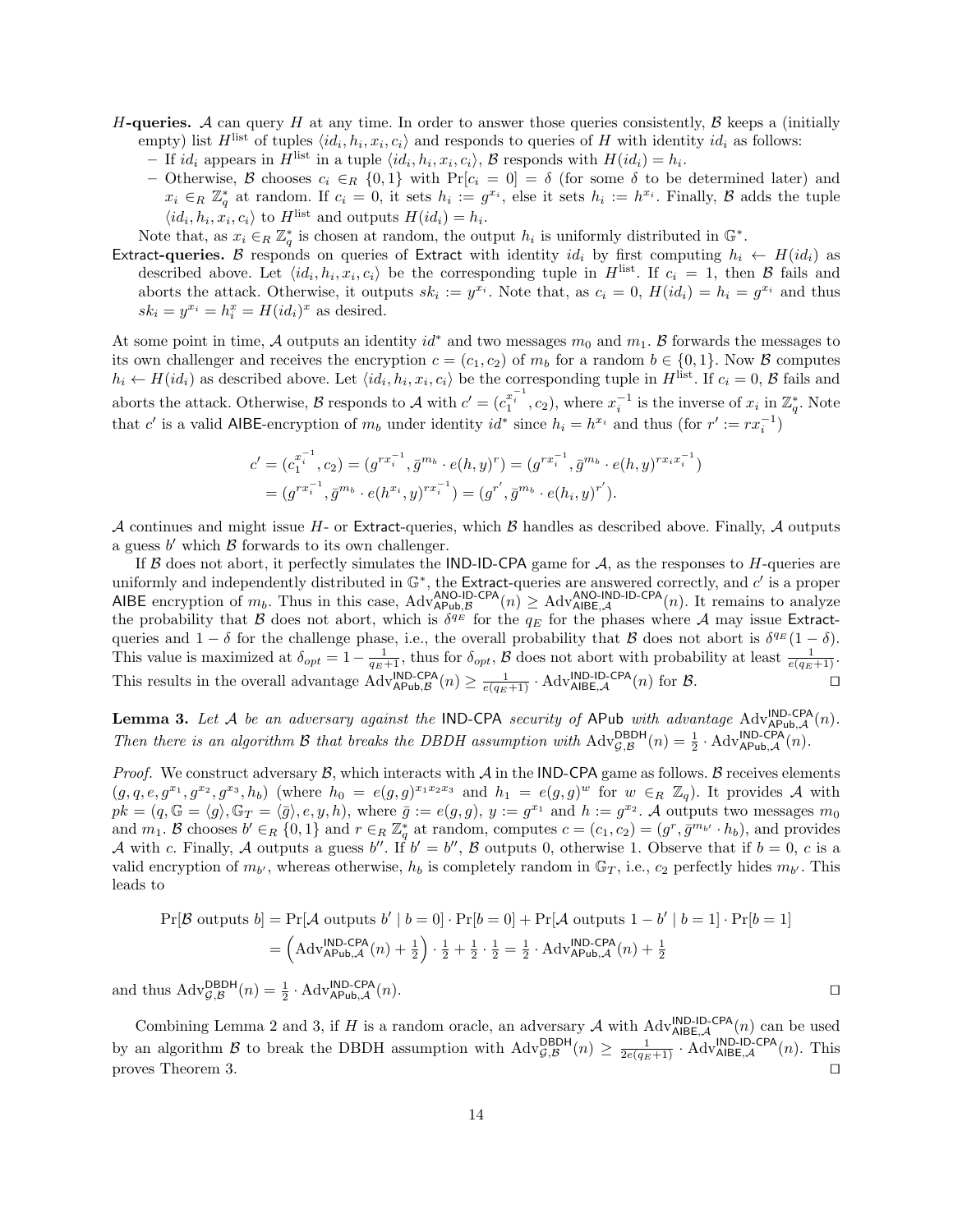**Theorem 4 (ANO-ID-CPA Security of AIBE).** If the DBDH assumption holds for  $G$  and H is a random oracle, then AIBE provides ANO-ID-CPA security.

Proof. From Theorem [3](#page-12-1) and the assumptions we know that AIBE is IND-ID-CPA-secure. Assume now we have an adversary A against the ANO-ID-CPA security of AIBE with advantage  $Adv_{A IBE, A}^{ANO-ID-CPA}(n)$ . We construct an adversary  $\beta$  against the IND-ID-CPA security of AIBE as follows:  $\beta$  forwards the received mpk to  $\mathcal A$  and relays Extract-queries to its own oracle. When A outputs  $(id_0, id_1, m)$ , B chooses  $b' \in_R \{0, 1\}$  and  $R \in_R \mathbb{Z}_q$ at random, outputs  $(id_{b'}, m, R)$  as its own challenge request, and receives a ciphertext  $c = (c_1, c_2)$  (c is an encryption of m if  $b = 0$ , of R otherwise) which it outputs as its response to A. Finally, A outputs a guess b''. If  $b' = b''$ , B outputs 0, otherwise 1. Observe that if  $b = 0$ , c is a valid encryption of m under  $id_{b'}$  and thus B perfectly simulates the ANO-ID-CPA game for A. If however  $b = 1$ , then  $g<sup>R</sup>$  and thus also  $c<sub>2</sub>$  is uniformly distributed in  $\mathbb{G}_T$  and hence independent of  $id_{b'}$ , resulting in A being not able to guess b' better than with probability  $\frac{1}{2}$ . Therefore

$$
\Pr[\mathcal{B} \text{ outputs } b] = \Pr[\mathcal{A} \text{ outputs } b' \mid b = 0] \cdot \Pr[b = 0] + \Pr[\mathcal{A} \text{ outputs } 1 - b' \mid b = 1] \cdot \Pr[b = 1]
$$

$$
= \left(\text{Adv}_{\text{AIBE}, \mathcal{A}}^{\text{ANO-ID-CPA}}(n) + \frac{1}{2}\right) \cdot \frac{1}{2} + \frac{1}{2} \cdot \frac{1}{2} = \frac{1}{2} \cdot \text{Adv}_{\text{AIBE}, \mathcal{A}}^{\text{ANO-ID-CPA}}(n) + \frac{1}{2}
$$

and thus  $Adv_{\mathsf{AIBE},\mathcal{B}}^{\mathsf{IND}\text{-}\mathsf{ID}\text{-}\mathsf{CPA}}(n) = \frac{1}{2} \cdot \mathrm{Adv}_{\mathsf{APub},\mathcal{A}}^{\mathsf{ANO}\text{-}\mathsf{ID}\text{-}\mathsf{CPA}}(n).$ 

Combining Theorems [3](#page-12-1) and [4,](#page-13-0) Lemma [1](#page-9-2) implies Theorem [2,](#page-12-0) i.e., AIBE is ANO-IND-ID-CPA-secure.  $\square$ 

<span id="page-14-0"></span>Performance Discussion and Analysis of AIBE. The additive homomorphism of AIBE has a limitation in that the computation of discrete logarithms in  $\mathbb{G}_T$  is required to perform the decryption operation. Therefore, AIBE is suited only for messages from a short interval. By means of brute force it would take on average  $M/2$  multiplications in  $\mathbb{G}_T$  to check whether  $\bar{m} = \bar{g}^i$  for each i in  $[0, M-1]$ . Using Pollard's kangaroo method [\[38\]](#page-19-9) to compute discrete logarithms in the interval  $[0, M - 1]$  requires expected time  $O(\sqrt{M})$ . As a third option, constant decryption time can be achieved with a polynomial-size lookup table with stored powers of  $\bar{g}$ . The time required to compute such a table equals the time of a complete brute-force run in  $[0, M - 1].$ 

We implemented both the brute-force and Pollard's kangaroo method using the Pairing-Based Cryptography (PBC) library [\[32\]](#page-18-22) (in version 0.5.12) with a symmetric type-a pairing, which is defined over the elliptic curve  $y^2 = x^3 + x$  with 160-bit group order and embedding degree 2. The measurements of computing the discrete logarithm  $x \in_R [0, M]$  for a given  $\bar{g}^x \in \mathbb{G}_T$  performed on a 2.10GHz Intel(R) Core(TM)2 Duo T8100 CPU with 2GB RAM running Kubuntu 10.04 resulted in, on average,  $0.004 \cdot \frac{M}{2}$  ms for the brute-force and  $0.185 \cdot \sqrt{M}$  ms (average coefficient) for Pollard's kangaroo method. The latter outperforms the brute-force approach for message spaces with over 1, 000 elements and remains feasible even for complete 32-bit integer values (9.084 sec).<sup>6</sup> Our AIBE scheme thus remains practical when aggregating small values in  $\mathbb{Z}_M$ , i.e., integers of up to 32-bit length.

Note that the restriction of AIBE to a polynomial message space is typical for additively homomorphic encryption schemes based on the Decisional (Bilinear) Diffie-Hellman assumption where messages are encrypted in the exponents. Examples are the exponential ElGamal scheme (where, in contrast to the original version [\[22\]](#page-18-23), messages are encrypted in the exponent as  $\text{Enc}(m) = (g^r, g^m \cdot h^r)$  used, e.g., in electronic voting schemes [\[14\]](#page-18-24), the homomorphic scheme by Boneh, Goh, and Nissim [\[5\]](#page-18-25), or the encryption scheme incorporating secret sharing proposed by Shi et al. [\[41\]](#page-19-10).

<span id="page-14-1"></span>**PEPSICo Scheme with Data Aggregation.** We now instantiate the generic  $PI_{IBE}$  construction with the AIBE scheme and denote the resulting PEPSICo scheme with data aggregation as Pl<sub>AIBE</sub>, depicted in Figure [4.](#page-15-0) Combining Theorems [1](#page-10-0) and [2,](#page-12-0) the resulting scheme provides node privacy under chosen-plaintext attacks,

 $6$  Note that decryption in our scenario will not be performed by mobile devices but by queriers with computing power comparable to our test machine.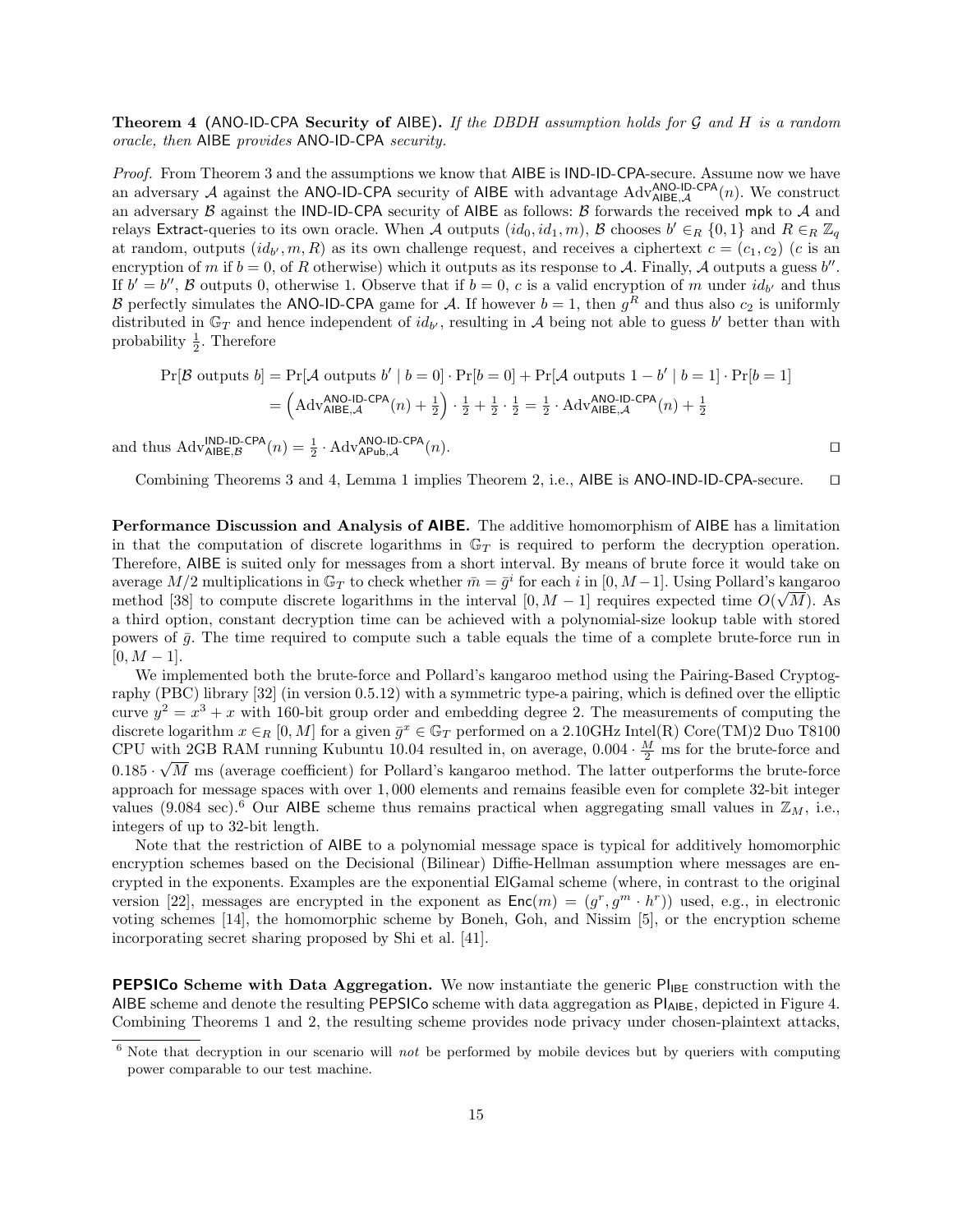ExecuteQuery: If  $T = T^*$  output  $(T, c'),$  else output  $\bot$ .  $\texttt{AggregateData: If } T_1 = \cdots = T_\ell \text{ output } (T, c') = \left(T_1, \left(\prod_{i=1}^\ell c_{i,1}, \prod_{i=1}^\ell c_{i,2}\right)\right)\text{, else output } \bot.$ 



<span id="page-15-0"></span>Fig. 4. PEPSICo instantiation with data aggregation  $PI_{AIBE}$  based on the AIBE scheme and a pseudorandom function f.

query privacy, and report unlinkability (under the DBDH assumption in the random oracle model). We evaluate its practical performance in Section [7.](#page-16-0)

Besides the additional privacy achieved by report aggregation (cf. Section [5.2\)](#page-10-1), our  $PI_{AIBE}$  scheme allows for a second powerful privacy mechanism. Consider a participatory sensor network with *tree-based routing* where mobile nodes route their messages along a path of other nodes to the service provider. In such a scenario, the AggregateData operation of  $PI_{AIBE}$  can already be executed by MNs on the path (remember that no secret key is needed), thus further increasing the privacy of MNs and data reports vis-à-vis the SP. This approach moreover is computationally cheap for MNs as the aggregation of two data reports in Pl<sub>AIBE</sub> requires only two group multiplications. Though not representable in our PEPSICo model, the security proven for PIAIBE presumably carries over also to such tree-based routing setting with aggregation performed along the path to the SP.

Similar to Section [6.1,](#page-11-0) we obtain a secure PEPSICo instantiation with data aggregation in the standard model using an appropriate, ANO-IND-ID-CPA-secure *additively homomorphic* IBE scheme. While no scheme has been proposed as such, we can build one based on Gentry's scheme [\[26\]](#page-18-20), leveraging its multiplicative homomorphism in  $\mathbb{G}_T$  by usage of  $g^m \in \mathbb{G}_T$  instead of  $m \in \mathbb{G}_T$  (i.e., similar to AIBE). The resulting scheme is less efficient though than our AIBE scheme and can be proven secure only under the less common Decisional Augmented Bilinear Diffie-Hellman Exponent assumption (cf. [\[26\]](#page-18-20)).

General Statistics. It is an interesting observation (whose details lie outside the scope of this paper) that due to the additively homomorphic property of the introduced IBE scheme and the fact that legitimate queriers will have the secret key to decrypt, any statistics can be computed in a secure two-party computation manner between the service provider and the querier. This can be done by using the standard "blinding" technique from Cramer et al. [\[13\]](#page-18-26) to realize secure two-party computation of any function. With this approach, the querier only learns the requested statistics without learning anything at all.

### 6.3 Variants with Anonymous Registration

Depending on the participatory sensing scenario, it might be desirable to hide the interests of mobile nodes and queriers not only from the service provider, but also from the registration authority. Without going into great detail, we conclude the presentation of our PEPSICo instantiations with a short discussion on how to conceal the interests of mobile nodes and queriers at registration time.

For the mobile node registration, our generic  $PI_{IBE}$  instantiation could make use of an *oblivious pseudo-*random function (OPRF) [\[35](#page-19-11)[,24\]](#page-18-27), that allows for a PRF evaluation  $f_k(x)$  in a two-party protocol between a client (providing the input x) and a server (providing the key k), such that the client learns the PRF value  $f_k(x)$ , but the server learns nothing. In our setting, the mobile node could register at the RA by (interactive)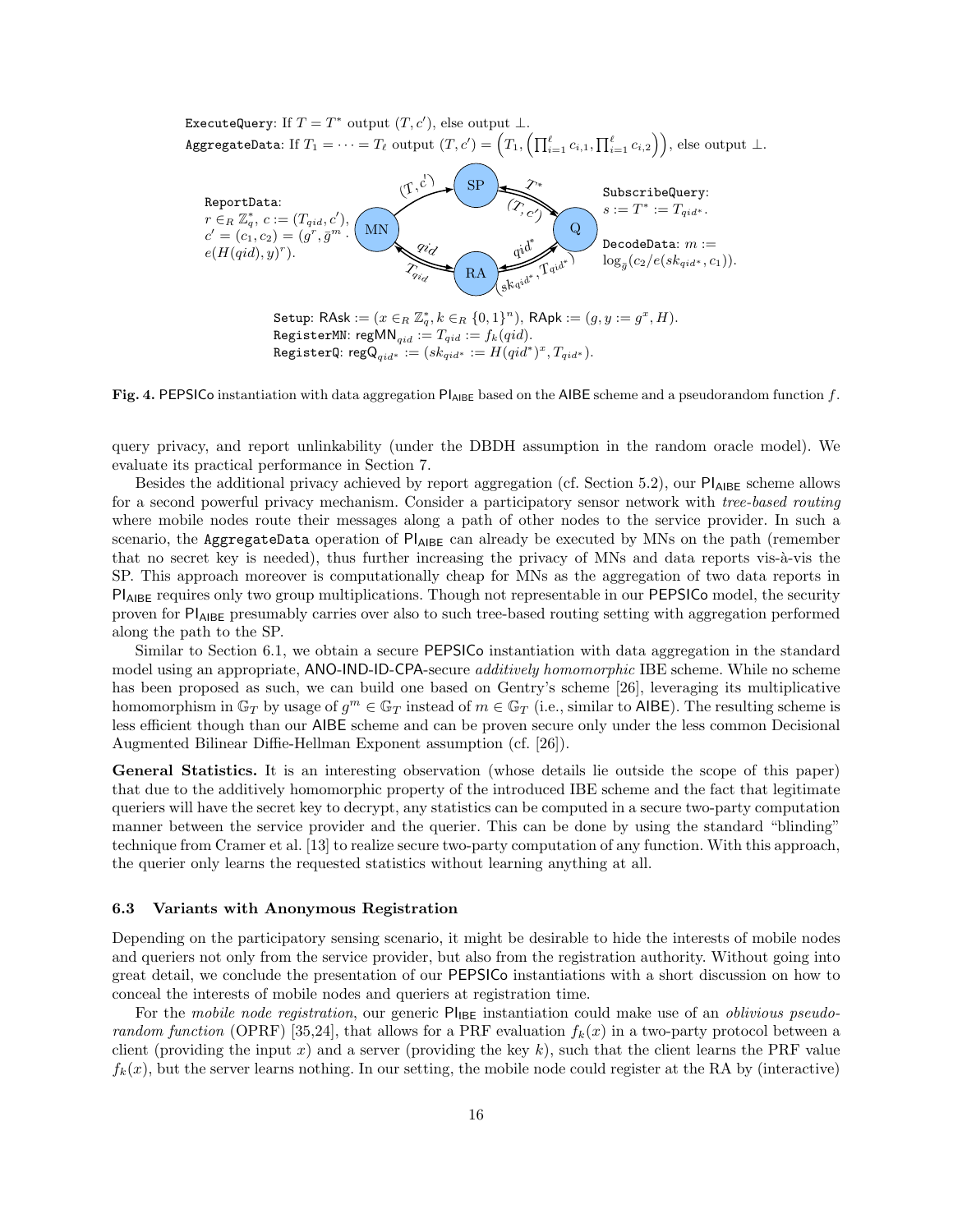<span id="page-16-1"></span>

|                | PEPSI      |       | $PI_{BF}$  |         | $PI_{AIBE}$   |        |
|----------------|------------|-------|------------|---------|---------------|--------|
| Algorithm      | Comp.      | Comm. | Comp.      | Comm.   | Comp.         | Comm.  |
| Setup          | 2E         |       | 1E         |         | 1E            |        |
| RegisterMN     |            | n     | 1f         | n       | 1f            | n      |
| RegisterQ      | 1E         | 2G    | $1f+1E$    | $1G+n$  | $1f+1E$       | $1G+n$ |
| ReportData     | $1E+1P+2H$ | 2n    | $2E+1P+2H$ | $1G+2n$ | $3E+1P+1H$    | $2G+n$ |
| SubscribeQuery | $1P+1H$    | n     |            | n       |               | n      |
| ExecuteQuery   |            | 2n    |            | $1G+2n$ |               | $2G+n$ |
| DecodeData     | $1P+1H$    | -     | $1P+1H$    |         | $1P+1DL$      |        |
| AggregateData  | n/a        | n/a   | n/a        | n/a     | $\approx 0^*$ |        |

**Table 1.** Comparison of computation and communication overhead of PEPSI [\[15\]](#page-18-6) and our  $PI_{BF}$  and  $PI_{A|BE}$  schemes (cf. Sections [6.1](#page-11-0) and [6.2\)](#page-14-1).

E — modular exponentiation in  $\mathbb{G}$  or  $\mathbb{G}_T$ ; P — pairing evaluation; H — hash function evaluation; f — PRF evaluation;<br>DL — computation of discrete logarithm; G — group element in  $\mathbb{G}$  or  $\mathbb{G}_T$ ; n — messag units used.

evaluation of an OPRF on input qid (the query identity) and key k (provided by the RA). As in  $PI_{\text{IBE}}$ , the mobile node would obtain  $T_{qid} = f_k(qid)$  as registration token, whereas the RA would not learn the query identity the mobile node is interested in.

In the *querier registration*, the tag  $T_{qid*}$  for query identity  $qid*$  could be computed in the same way as for the mobile node registration using an OPRF. Moreover, the querier could obtain its secret key  $sk_{qid*}$  from the RA in an oblivious way by using a blind identity-based encryption scheme [\[27\]](#page-18-28). Combining both OPRFbased tags and blind identity-based encryption<sup>7</sup>, our generic  $PI_{IBE}$  instantiation thus allows for anonymous registration of mobile nodes and queriers wrt. the registration authority.

# <span id="page-16-0"></span>7 Performance Evaluation and Comparisons

We now evaluate the performance of our two concrete PEPSICo schemes:  $PI_{BF}$  from Section [6.1](#page-11-0) and  $PI_{AIBE}$ from Section [6.2.](#page-14-1) In particular, we compare the induced computation, communication, and storage overhead of the two schemes with the original PEPSI scheme [\[15,](#page-18-6)[17\]](#page-18-7), though keeping in mind that it does not fulfill the requirements of node and query privacy in our model due to collusion attacks.

Table [1](#page-16-1) shows the computation and communication overhead introduced by PEPSI,  $PI_{B}F$ , and  $PI_{A|BE}$ . PEPSI and  $PI_{BF}$  perform similar in computation, except that  $PI_{BF}$  uses a pseudorandom function for tag generation. Computation overhead of  $PI_{AIBE}$  (the only scheme providing data aggregation) is significantly higher only for the DecodeData operation, which requires computation of a discrete logarithm. Note that DecodeData is not executed by the (resource-constrained) mobile nodes, but by queriers with a presumable computing power comparable to the machine running our test measurements. In return,  $PI_{AIBE}$  saves decryption time if reports are aggregated, requiring only  $2(\ell - 1)$  cheap group multiplications to aggregate  $\ell$ reports. Our measurements for discrete logarithm and pairing computation<sup>8</sup> show that Pl<sub>AIBE</sub> outperforms  $PI_{BF}$  wrt. the decryption overhead if messages are integers between 0 and about 1000—independently of how many messages are aggregated in an arbitrary large message space.

Concerning communication costs, the only practical difference is in the length of ciphertexts. While ciphertexts in PEPSI have the same length as messages, in  $PI_{BF}$  and  $PI_{AIBE}$  they additionally contain one group element of G (Pl<sub>AIBE</sub> uses another group element of G instead of an n-bit string in the second component—a difference negligible in practice). Aggregation in PI<sub>AIBE</sub> however allows for huge savings (a factor  $\ell$  for  $\ell$ aggregated reports) in the communication between SP and queriers. More important,  $PI_{BF}$  and  $PI_{AIBE}$  do not

<sup>7</sup> Anonymous registration based on an OPRF in a symmetric setting resp. a blind IBE scheme in an asymmetric setting has been separately discussed also as an extended capability of the PEPSI scheme [\[16\]](#page-18-8).

setting has been separately discussed also as an extended capability of the FEF SI set  $^8$  Discrete logarithm in interval  $[0, M]$ :  $0.18\sqrt{M}$  ms. Pairing: 5.99 ms (cf. Section [6.2\)](#page-14-0).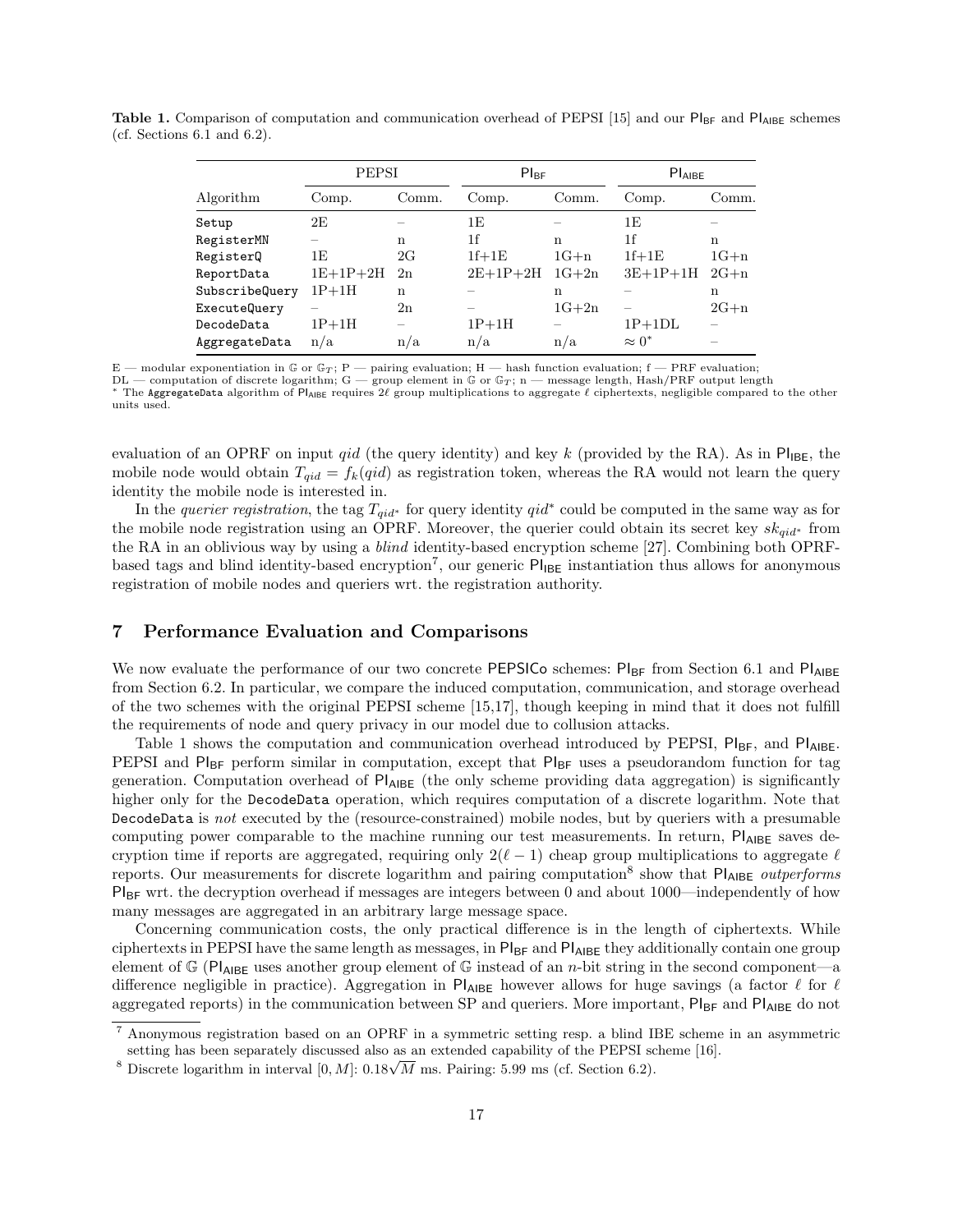<span id="page-17-3"></span>Table 2. Comparison of space requirements of PEPSI [\[15\]](#page-18-6) and our  $PI_{BF}$  and  $PI_{A|BE}$  schemes (cf. Sections [6.1](#page-11-0) and [6.2\)](#page-14-1).

| Component                               | PEPSI Pl <sub>re</sub> |                | $PI_{AIBF}$ |
|-----------------------------------------|------------------------|----------------|-------------|
| RA Public Key RApk                      | $3G+n$ $3G+n$          |                | $3G+n$      |
| RA Secret Key RAsk                      | $1G+2n$ 2n             |                | 2n          |
| MN Registration Value regMN $_{qid}$    | n                      | n              | n           |
| Querier Registration Value $regQ_{aid}$ | 2G                     | $1G+n$         | $1G+n$      |
| Data Report $c$                         | 2n                     | $1G+2n$ $2G+n$ |             |
| Subscription Token s                    | n                      | n              | n           |

G — group element in G or  $\mathbb{G}_T$ ; n — message length, Hash/PRF output length

require any periodic update operations as opposed to the regular "nonce renewal" of PEPSI, saving further computation and communication resources.

Table [2](#page-17-3) shows the (virtually identical) space requirements of all three schemes. The use of a pseudorandom function to generate tags in  $PI_{BF}$  and  $PI_{AIBE}$  saves one group element in RAsk, whereas data reports c in  $PI_{BF}$ and  $PI_{AIBE}$  contain one additional group element ( $PI_{AIBE}$  also uses another group element that replaces the n-bit string in the second component of the ciphertext). Additionally, the aggregation of reports possible in Pl<sub>AIBE</sub> further saves storage capacity of the SP and queriers.

In summary,  $PI_{BF}$  performs similar to PEPSI wrt. computation overhead and key sizes and has only slightly higher communication overhead, while providing stronger node privacy, query privacy, and report unlinkability guarantees in the presence of colluding parties. For small messages,  $PI_{A|BE}$  is almost as fast as the  $PI_{BF}$  scheme while achieving the same level of security and enabling support for aggregation. The latter property allows for a significant reduction of the communication overhead between service provider and queriers and can offer more stringent privacy guarantees with respect to individual data reports.

## 8 Conclusion and Outlook

Participatory sensing allows for novel paradigms of information collection, but also introduces privacy challenges for data report and data retrieval. We presented PEPSICo, a refined version of the PEPSI model [\[15\]](#page-18-6) that protects data confidentiality and user privacy under collusion attacks and additionally allows for data aggregation. Our generic and concrete instantiations leveraging anonymous identity-based encryption (IBE) achieve full privacy as well as equally high practical performance as earlier approaches. For future work, constructing an efficient additively homomorphic IBE scheme with exponential-sized message space remains an open problem of independent interest in the setting of data aggregation.

Acknowledgments. Felix Günther is supported by the German Federal Ministry of Education and Research (BMBF) through EC SPRIDE and by the German Research Foundation (DFG) through CRC 1119 CROSSING. Mark Manulis is supported by the DFG through PRIMAKE (MA 4957). Andreas Peter is supported by the THeCS project as part of the Dutch national program COMMIT.

## References

- <span id="page-17-2"></span>1. M. Abdalla, M. Bellare, D. Catalano, E. Kiltz, T. Kohno, T. Lange, J. Malone-Lee, G. Neven, P. Paillier, and H. Shi. Searchable Encryption Revisited: Consistency Properties, Relation to Anonymous IBE, and Extensions. In CRYPTO 2005, pages 205–222, 2005.
- <span id="page-17-1"></span>2. D. Boneh, G. Di Crescenzo, R. Ostrovsky, and G. Persiano. Public Key Encryption with Keyword Search. In EUROCRYPT 2004, pages 506–522, 2004.
- <span id="page-17-0"></span>3. D. Boneh and M. K. Franklin. Identity-Based Encryption from the Weil Pairing. In CRYPTO 2001, pages 213–229, 2001.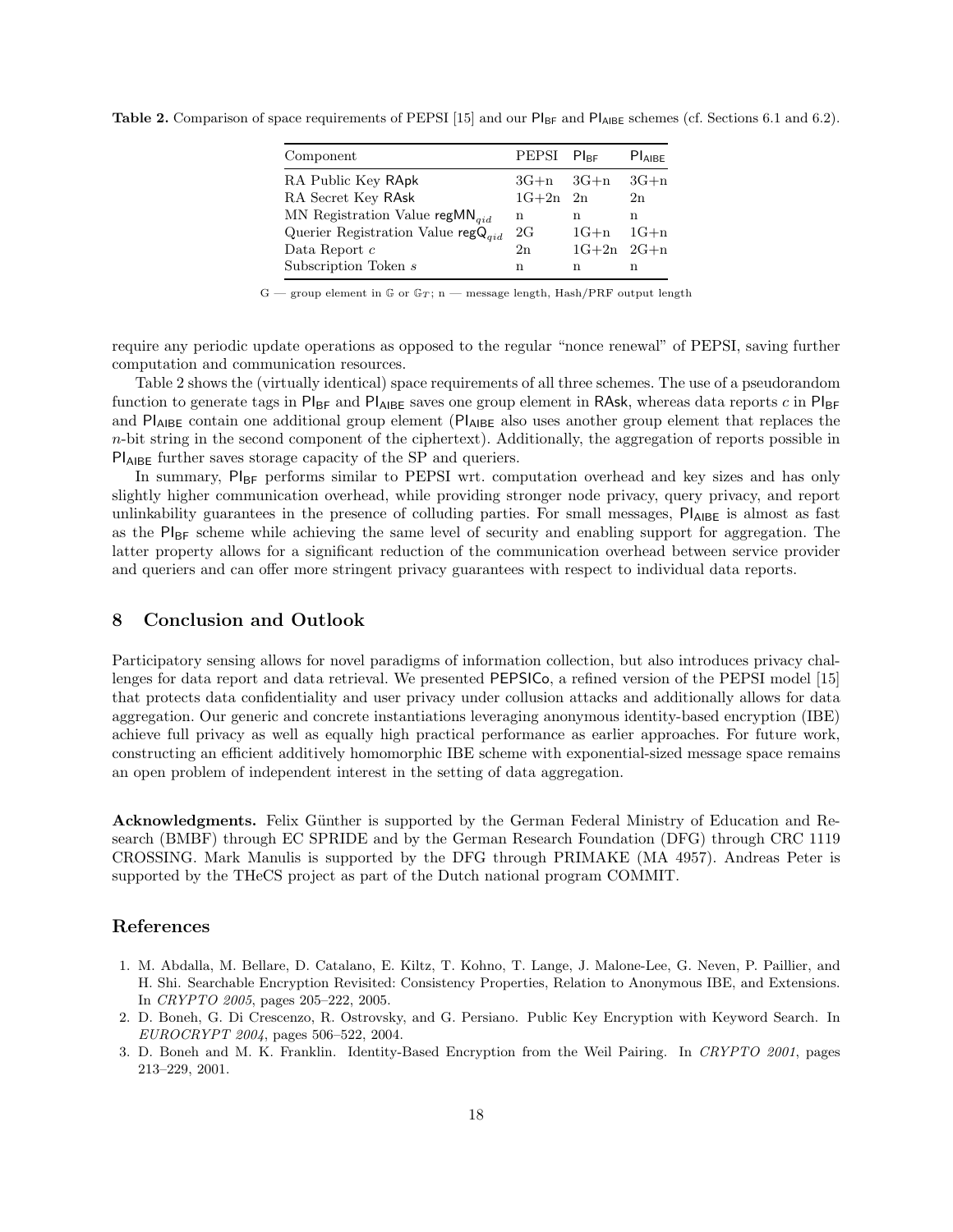- <span id="page-18-21"></span>4. D. Boneh and M. K. Franklin. Identity-Based Encryption from the Weil Pairing. SIAM Journal on Computing, 32(3):586–615, 2003.
- <span id="page-18-25"></span>5. D. Boneh, E.-J. Goh, and K. Nissim. Evaluating 2-DNF Formulas on Ciphertexts. In TCC 2005, pages 325–341, 2005.
- <span id="page-18-19"></span>6. X. Boyen and B. Waters. Anonymous Hierarchical Identity-Based Encryption (Without Random Oracles). In CRYPTO 2006, pages 290–307, 2006.
- <span id="page-18-16"></span>7. C. Castelluccia, A. C.-F. Chan, E. Mykletun, and G. Tsudik. Efficient and Provably Secure Aggregation of Encrypted Data in Wireless Sensor Networks. ACM Transactions on Sensor Networks, 5(3), 2009.
- <span id="page-18-12"></span>8. D. Chaum. Untraceable Electronic Mail, Return Addresses, and Digital Pseudonyms. Communications of the ACM, 24(2):84–88, 1981.
- <span id="page-18-15"></span>9. D. Chaum. Blind Signatures for Untraceable Payments. In CRYPTO 1982, pages 199–203, 1982.
- <span id="page-18-10"></span>10. D. Christin, M. Hollick, and M. Manulis. Security and Privacy Objectives for Sensing Applications in Wireless Community Networks. In ICCCN 2010, pages 1–6, 2010.
- <span id="page-18-2"></span>11. E. S. Cochran, J. F. Lawrence, C. Christensen, and R. S. Jakka. The Quake-Catcher Network: Citizen Science Expanding Seismic Horizons. Seismological Research Letters, 80(1):26–30, 2009.
- <span id="page-18-11"></span>12. C. Cornelius, A. Kapadia, D. Kotz, D. Peebles, M. Shin, and N. Triandopoulos. AnonySense: Privacy-Aware People-Centric Sensing. In MobiSys 2008, pages 211–224, 2008.
- <span id="page-18-26"></span>13. R. Cramer, I. Damgård, and J. B. Nielsen. Multiparty Computation from Threshold Homomorphic Encryption. In EUROCRYPT 2001, pages 280–299, 2001.
- <span id="page-18-24"></span>14. R. Cramer, R. Gennaro, and B. Schoenmakers. A Secure and Optimally Efficient Multi-Authority Election Scheme. In EUROCRYPT 1997, pages 103–118, 1997.
- <span id="page-18-6"></span>15. E. De Cristofaro and C. Soriente. Short Paper: PEPSI: Privacy-Enhanced Participatory Sensing Infrastructure. In ACM WISEC 2011, pages 23–28, 2011.
- <span id="page-18-8"></span>16. E. De Cristofaro and C. Soriente. Extended Capabilities for a Privacy-Enhanced Participatory Sensing Infrastructure (PEPSI). IEEE Transactions on Information Forensics and Security, 8(12):2021–2033, 2013.
- <span id="page-18-7"></span>17. E. De Cristofaro and C. Soriente. Participatory Privacy: Enabling Privacy in Participatory Sensing. IEEE Network, 27(1):32–36, 2013.
- <span id="page-18-1"></span>18. E. D'Hondt, M. Stevens, and A. Jacobs. Participatory noise mapping works! An evaluation of participatory sensing as an alternative to standard techniques for environmental monitoring. Pervasive and Mobile Computing, 9(5):681–694, 2013.
- <span id="page-18-14"></span>19. T. Dimitriou, I. Krontiris, and A. Sabouri. PEPPeR: A Querier's Privacy Enhancing Protocol for PaRticipatory Sensing. In MobiSec 2012, pages 93–106, 2012.
- <span id="page-18-4"></span>20. Y. Dong, S. S. Kanhere, C. T. Chou, and N. Bulusu. Automatic Collection of Fuel Prices from a Network of Mobile Cameras. In DCOSS 2008, pages 140–156, 2008.
- <span id="page-18-3"></span>21. S. B. Eisenman, E. Miluzzo, N. D. Lane, R. A. Peterson, G.-S. Ahn, and A. T. Campbell. The BikeNet mobile sensing system for cyclist experience mapping. In SenSys 2007, pages 87–101, 2007.
- <span id="page-18-23"></span>22. T. Elgamal. A Public Key Cryptosystem and a Signature Scheme Based on Discrete Logarithms. In CRYPTO 1984, pages 10–18, 1984.
- <span id="page-18-5"></span>23. European Parliament and Council. EU Directive 95/46/EC, 1995. Available at [http://www.dataprotection.](http://www.dataprotection.ie/viewdoc.asp?docid=89) [ie/viewdoc.asp?docid=89](http://www.dataprotection.ie/viewdoc.asp?docid=89).
- <span id="page-18-27"></span>24. M. J. Freedman, Y. Ishai, B. Pinkas, and O. Reingold. Keyword Search and Oblivious Pseudorandom Functions. In TCC 2005, pages 303–324, 2005.
- <span id="page-18-17"></span>25. R. K. Ganti, N. Pham, Y.-E. Tsai, and T. F. Abdelzaher. PoolView: Stream Privacy for Grassroots Participatory Sensing. In SenSys 2008, pages 281–294, 2008.
- <span id="page-18-20"></span>26. C. Gentry. Practical Identity-Based Encryption Without Random Oracles. In EUROCRYPT 2006, pages 445– 464, 2006.
- <span id="page-18-28"></span>27. M. Green and S. Hohenberger. Blind Identity-Based Encryption and Simulatable Oblivious Transfer. In ASI-ACRYPT 2007, pages 265–282, 2007.
- <span id="page-18-13"></span>28. K. L. Huang, S. S. Kanhere, and W. Hu. Preserving privacy in participatory sensing systems. Computer Communications, 33(11):1266–1280, 2010.
- <span id="page-18-0"></span>29. B. Hull, V. Bychkovsky, Y. Zhang, K. Chen, M. Goraczko, A. Miu, E. Shih, H. Balakrishnan, and S. Madden. CarTel: A Distributed Mobile Sensor Computing System. In SenSys 2006, pages 125–138, 2006.
- <span id="page-18-9"></span>30. A. Kapadia, D. Kotz, and N. Triandopoulos. Opportunistic Sensing: Security Challenges for the New Paradigm. In COMSNETS 2009, pages 1–10, 2009.
- <span id="page-18-18"></span>31. Q. Li and G. Cao. Efficient Privacy-Preserving Stream Aggregation in Mobile Sensing with Low Aggregation Error. In PETS 2013, pages 60–81, 2013.
- <span id="page-18-22"></span>32. B. Lynn. Pairing-Based Cryptography (PBC) library. Available at <http://crypto.stanford.edu/pbc/>.